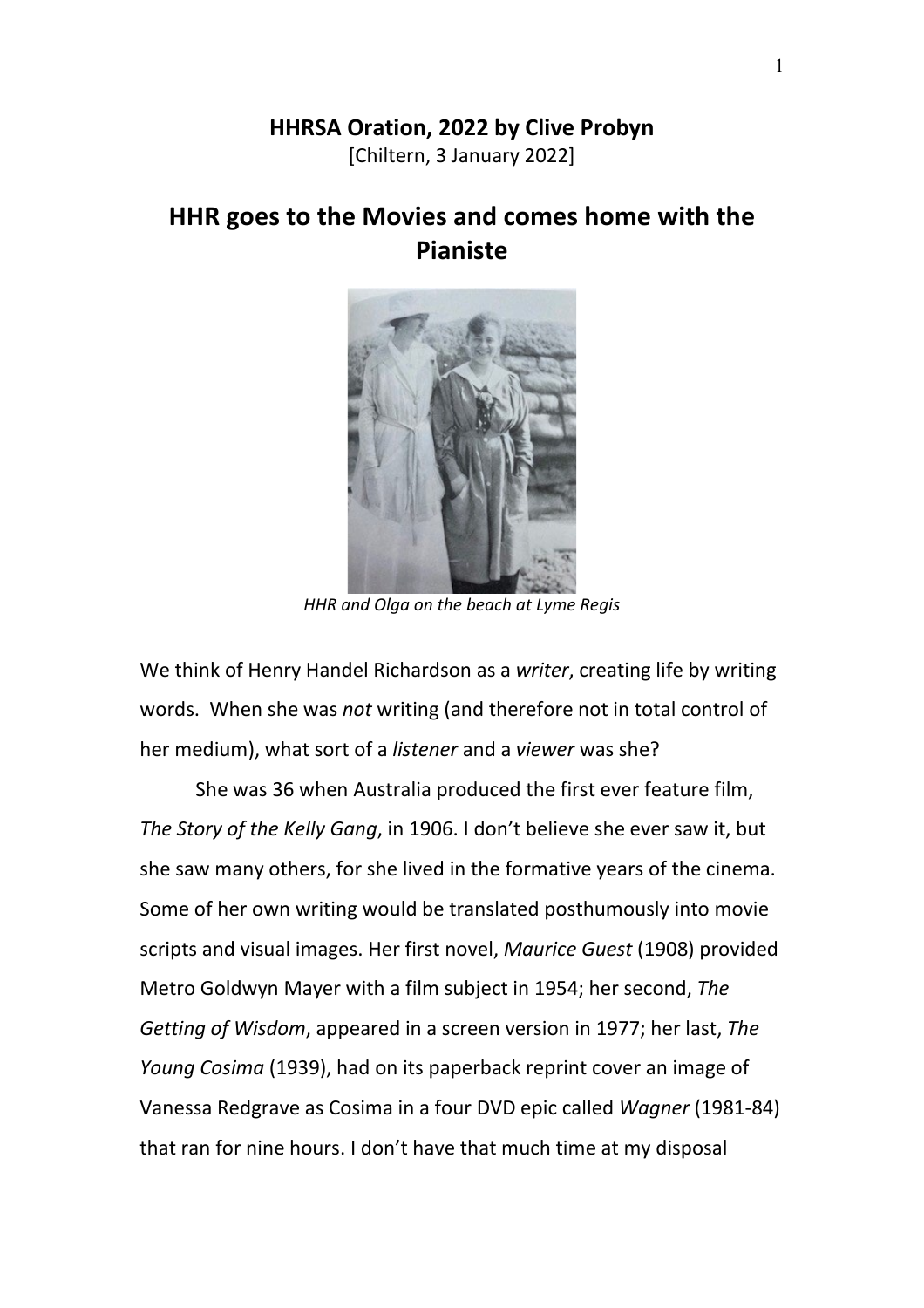today, and in any case my focus is on aspects of Richardson and film in a context broader than film adaptations of her work. Before I do this, we should note that Richardson also lived through the early stages of broadcast public radio. Britain's first advertised live public radio broadcast took place on 15 June 1920 (two years before the BBC's first programme), when Dame Nellie Melba, sponsored by the *Daily Mail*, sang into a microphone in Marconi's *Wireless Telegraph Company* located at Chelmsford, Essex. In the same year Richardson and her husband George took a three-year lease on 'Westfield' as their home in Lyme Regis (5 May 1913). By the end of the 1930s there were maybe fifteen million radio sets in a population of 46 million. Richardson was by then in her 60s and she owned one of them. In January 1940 she was negotiating terms for a 104-part radio-drama version of the trilogy. It never transpired, but Beverley Dunn wrote a successful ten-episode version of *Maurice Guest* for the ABC in 1978. The radio and the cinema were part of her life: in the first year of the second world war, she wrote, 'Petrol is just enough to take us to Hastings & back twice a week—once for household shopping, once to a Cinema' (*Letters*, 1240). The BBC kept Australia and England in touch. Richardson's Australian contemporary at the Presbyterian Ladies College and her correspondent, Mary Kernot, wrote to her on 1 September 1939 (two days before the UK and France declared war on Germany) that she and her husband Percy had 'hired a wireless so have all the news as it comes through & have quite clear re-broadcasts from the B.B.C. & talks. . . There is little to be done but wait.' (III, 1226). Australians (but not Mary Kernot) would eventually hear Richardson's recorded voice reading an extract from the Proem to *The Way Home* in the BBC's Propaganda Service on Good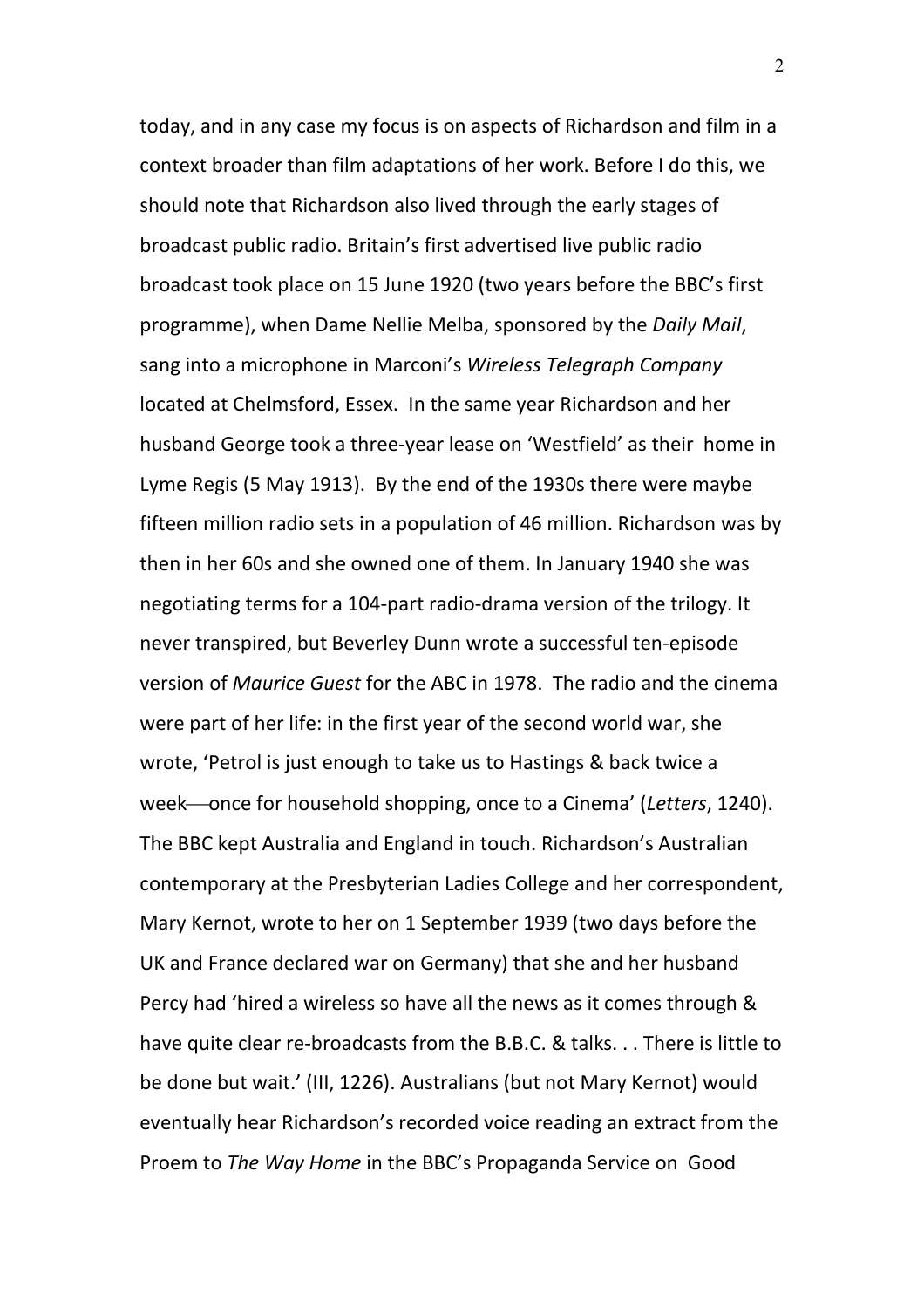Friday, 7 April 1944. It had been written during the Great War. The recording in London and the broadcast had been arranged by George Ivan Smith, who established, headed and operated BBC Radio Australia during the Second World War. HHR described him as 'a wildly enthusiastic admirer of the *Trilogy*. Said the reading of it was "an event in my life" (*Letters*, 1359 and 1406). The reading was Richardson's contribution to England's war effort.

The *first* daily BBC radio broadcast had been heard in November 1922. Ten months later, on 28 September 1923, appeared the first issue of its official print publication, *The Radio Times*; five years after that, on 10 May 1929, its leading article was signed by 'Henry Handel Richardson' and entitled 'The Magic of the New Concert Room.'

At the suggestion of Captain Arnold Gyde, Richardson's publicity man at her publishers, William Heinemann, she had reluctantly agreed to attend a live concert broadcast from the BBC's first London studios at Savoy Hill. It offered a distinctly Modernist program.

Arnold Gyde's wife was the Swiss soprano, Sophie Wyss. Their son, Humphrey had distinguished godparents, Benjamin Britten and Henry Handel Richardson. Sophie was Benjamin Britten's first pre-war Muse, and on this occasion her 'fresh, beautifully trained voice' performed 'a group of old French' songs. During her subsequent tour of Australia in 1948 she also performed some of Richardson's own songs. Richardson was present for the rest of this 1929 BBC programme, which featured the Russian-then-French-then-US composer Igor Stravinsky's orchestral suite for the one-act comic opera ballet *Pulcinella*, premiered in Paris in 1920 with sets designed by Picasso. Richardson makes no mention of this rich Modernist context and instead posed a question: Is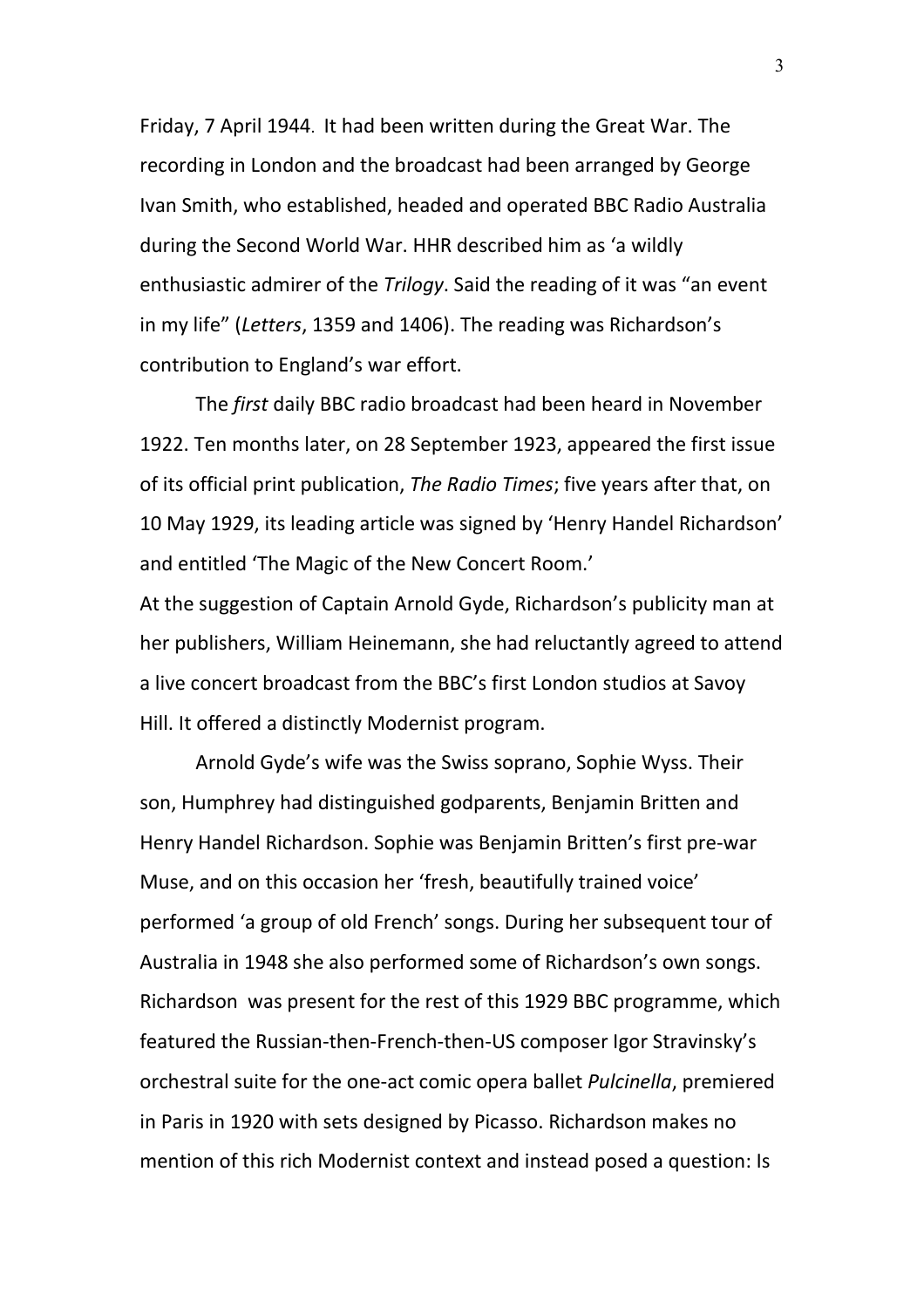music best experienced in the unique moment of live performance, as a shared public event, or as a solitary, private and entirely non-visual happening detached from its origin and context and transmitted by radio wave?

Live concert music had begun to be broadcast on the BBC in 1922. Richardson's training in music at the PLC and at the Leipzig Conservatorium had included regular concertgoing, so her preference for a radio *broadcast* over attendance at a live concert is perhaps surprising. She puts the question as a contest between watching and listening and between the eye and the ear:

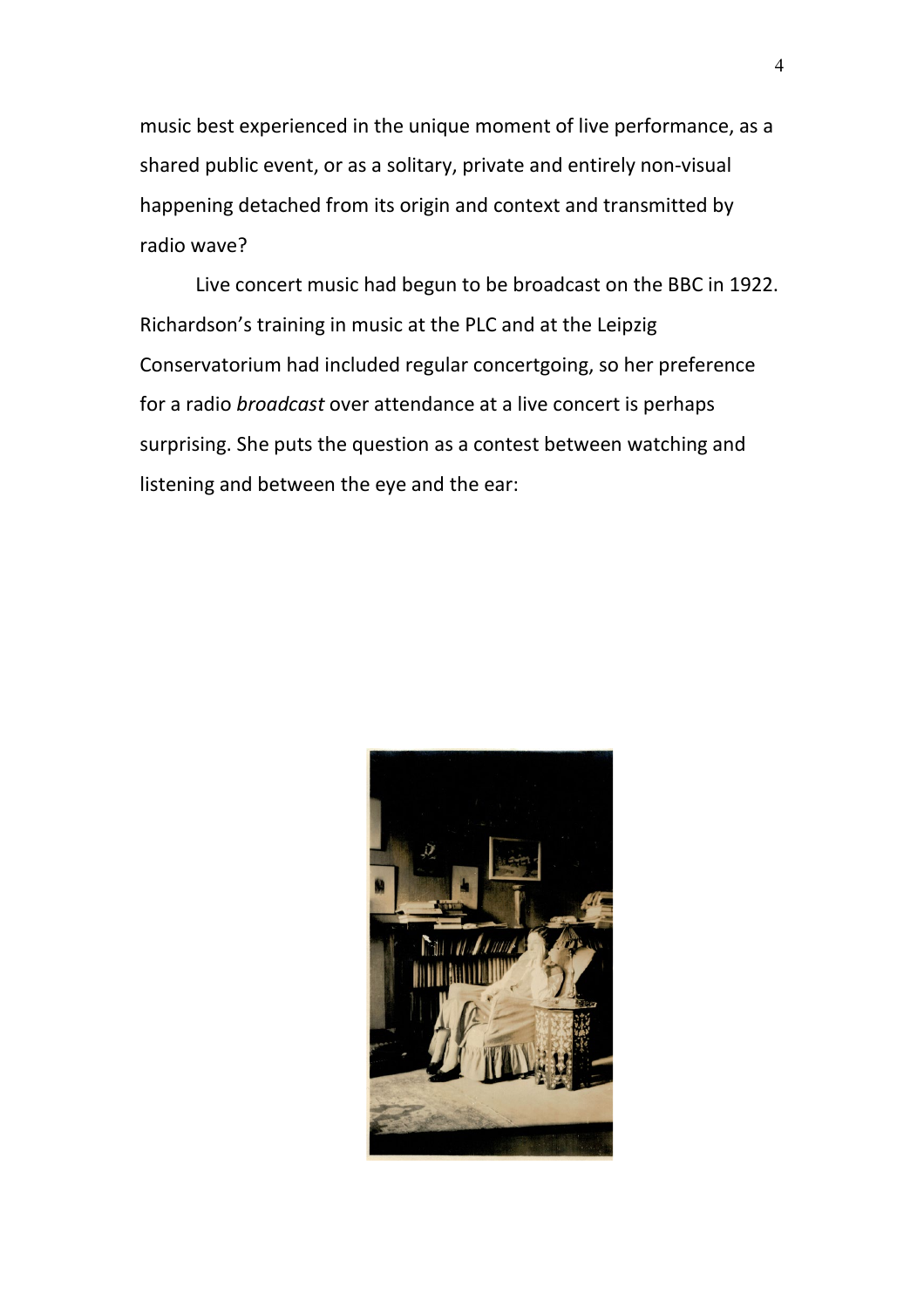So here she is in that coveted place, her own private electronic concert hall, sitting in a favourite chair at her own London fire-side at 90 Regents Park Road, London. For a two-year period one of her more frequent visitors here was the Australian journalist and novelist Brian Penton. Remarkably, Penton was to meet her on more than twenty occasions, and on his first visit he was joined by Norman Lindsay, the Australian artist, critic, and writer. Here is a detail from Penton's record of the visit on 9 March 1932:

Beside the fireplace, with its perpetually burning gas fire, was another shelf, where she seemed to keep her favourite reading-German translations of the Russians, works by German and Swedish authors, which she read in their original as easily as she read English.

There was a big grand piano in the middle of the room, a portable wireless in the corner, and a mask of Beethoven on the wall over the fire place' (*Daily Telegraph*, 30 March 1946)

There is no better domestic account of Richardson's cosmopolitan milieu—European literatures and European music—in both of which contexts she was herself a *performer*. In their respective studies, on different floors of their London house, husband and wife each had their own 'big' grand piano, and *both* were deeply immersed in German texts, German music, German translations of 'the Russians', and Danish and Swedish too. It seems more than likely that each had a portable radio. It makes sense that having dropped public performance in favour of a career as a *writer* Richardson preferred thereafter to *listen* to music in private rather than perform it to an audience. Accordingly, she composed maybe a hundred or more songs (57 of which have survived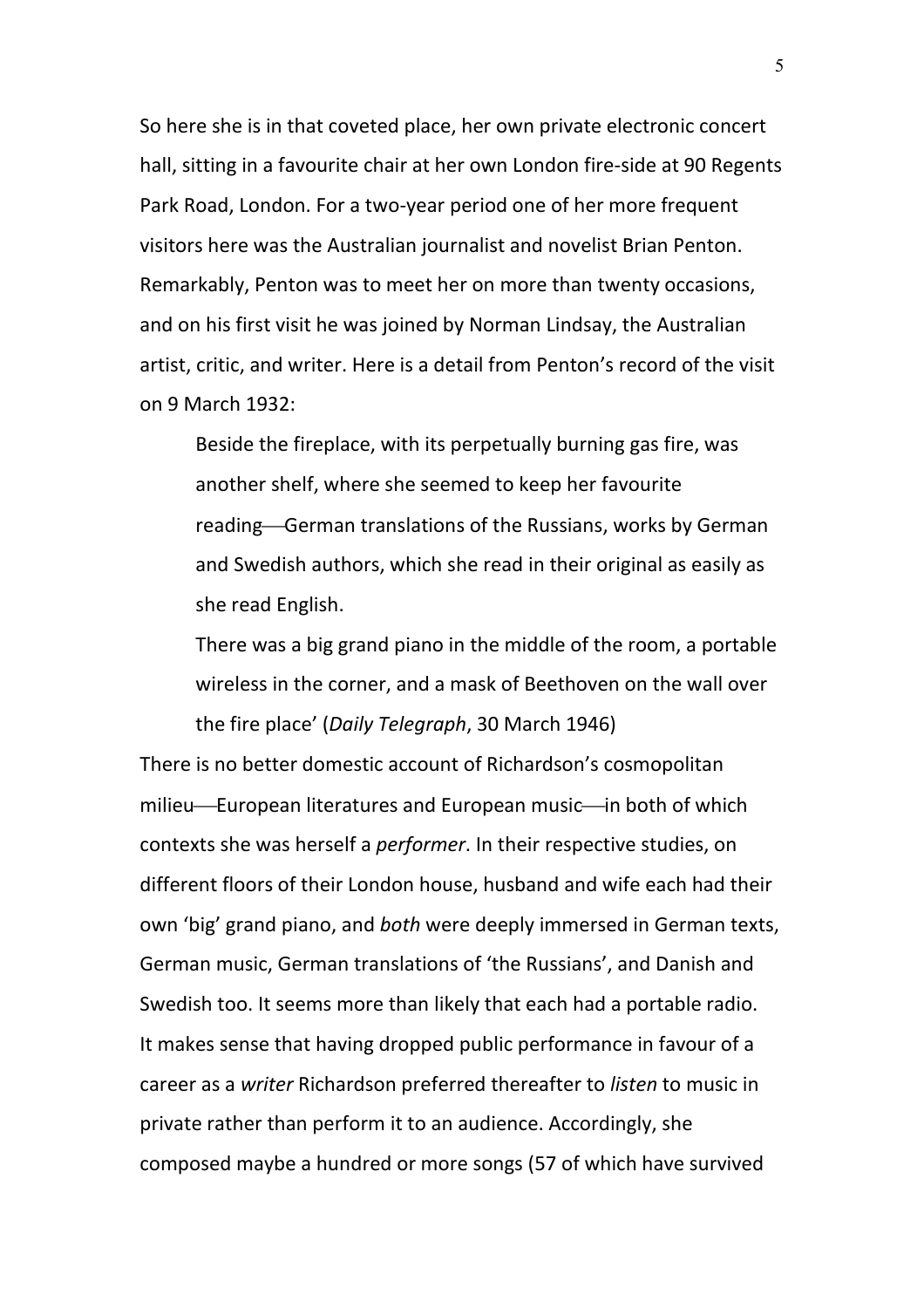and been published), and which were kept for private performance in her own home.

Her argument is that the ear should not be distracted by the eye. A live concert was therefore an inferior experience not only because it showed that the sound-event was a manufactured thing but that the result was impure, contaminated by the extraneous clatter of performers and audience, or as she put it:

the crackling of programmes, the turning of pages, whispers, coughs; and many a time in a concert-hall I have envied Ludwig of Bavaria sitting solitary in his pitch-dark opera house in Munich, to hear a performance of [Wagner's] Tristan or The Ring. Richard Wagner at Bayreuth, with his sunken orchestra, was the first real purveyor of invisible music in privacy.

In this refined neighbourhood of private and solitary pleasure, Richardson believed, there were profound *social* changes at work. Radio provided access to music for all who wanted it and in approving this she joined the enlightened thinkers of her time:

we once were a great musical people; and it is my belief that this bringing back of music to the home will do more than anything towards reawakening a love and understanding of good music in England.

A little later a contemporary British music critic and radio playwright, Edward Sackville-West, went further, describing the BBC's Third Programme as 'the greatest educative and civilising force England has known since the secularisation of the theatre in the sixteenth century.'

The Third Programme specialised in classical music, plays, opera and concerts. It was indeed the nation's 'New Concert Room' and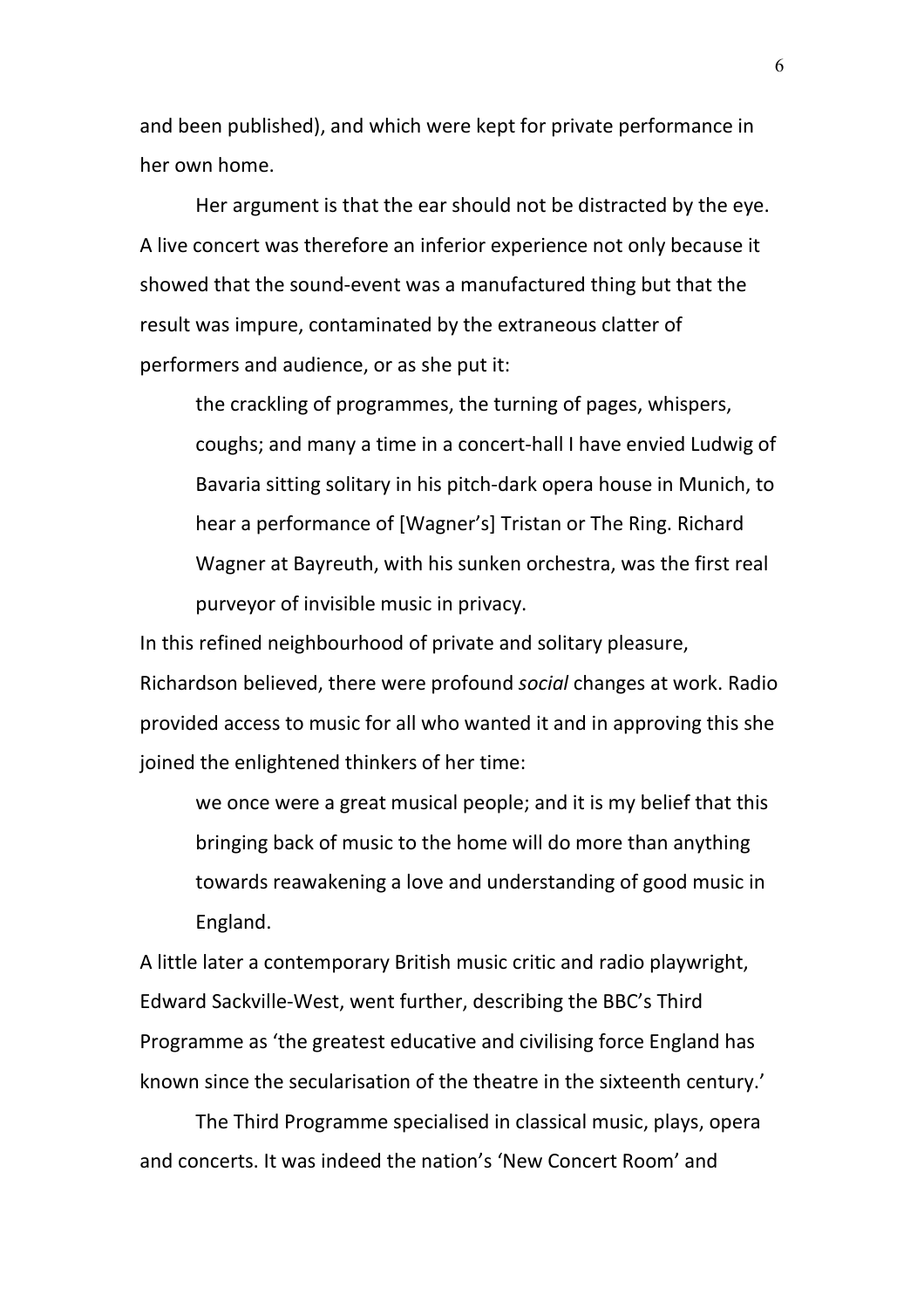Richardson had sensed the cultural moment, even though the initial Third Programme broadcast was not until Sunday 29 September 1946, six months after her death. Had she lived longer, her portable radio would surely have been permanently tuned to the Third Programme, much as loyal listeners to our own ABC's Classic FM today.

So much for Richardson's preferred mode of musical performance: witnessing has become listening, the event disembodied and unlocated. What, then, did she choose to *watch* and how did she cope with the inescapably public presence of a modern cinema where, even during the silent era, sound was coordinated with but also subservient to the visual image?

I do not want to give the impression that Richardson was visually deficient in some way. In Leipzig and London she attended galleries, exhibitions, opera and ballet, and was sufficiently interested in modern sculpture to commission the Serbian sculptor Sava Botzaris to produce a Modernist bust of her, describing him as 'a modern of the moderns' in 1931. In fact, she had grown up with a new visual genre that would capture and retain her attention every week of her adult life. We are, of course, talking about film, and here for a start is her selection of mustsee films included in a letter from London to her friend Mary Kernot in Melbourne on 19 October 1936, seven years after the *Radio Times* piece:

Films? I've been a film fan since the days of the [First World] war; & never fail to see one picture a week. I am a staunch believer in the future of the Cinema. Much of what is shewn is still on the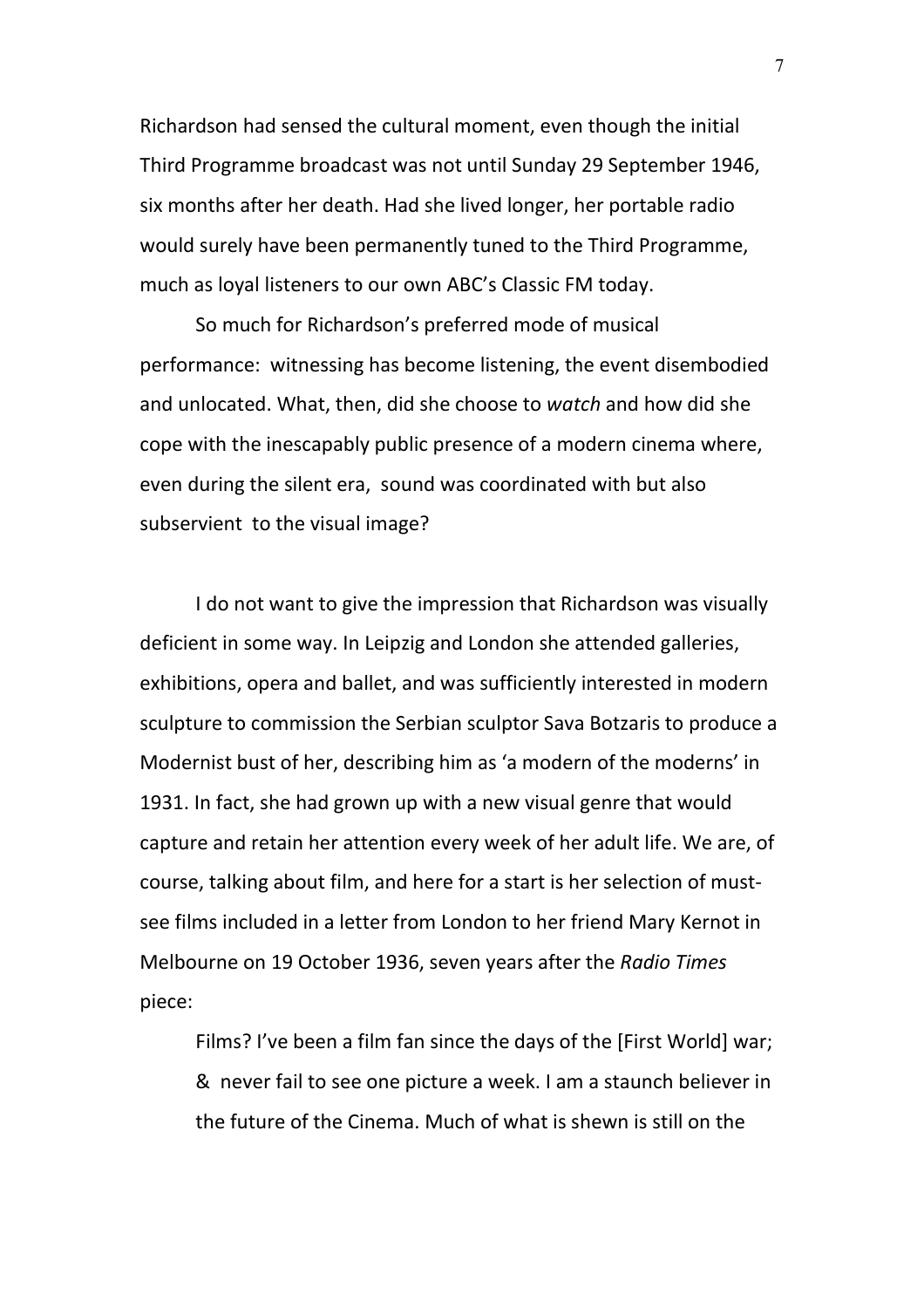level of the penny-novelette; but there have been some outstanding pictures, & these are on the increase.

Have you ever seen [Charles] Laughton on the screen? If you have the opportunity take it. And do not miss a picture by René Clair, or our own historical pictures 'Tudor Rose'

or 'Henry the Eighth;' or

'The Ghost goes West'[directed by René Clair]: or 'Thirty-nine Steps' [directed by Alfred Hitchcock in 1935: from John Buchan's novel]: these I assure you, Mary, are all first class. In none of them, so much English is now spoken, will your ear be offended by the American snarl.

There is more to say about this particular selection of recommended films, but the point here is that Richardson was an enthusiastic, informed, selective and regular fan of the cinema. This enthusiasm did not include American musicals, and she sensed American domination of the film industry. She went to the cinema for distraction, to watch a film, not to meet with or talk to people: Olga Roncoroni tells us that 'Night after night in 1919, when she was living at Lyme Regis and working on *Richard Mahony*, she would visit the cinema in the old Assembly Rooms . . . she always chose the most isolated seat in the place. $11$ 

By 1911, when Hollywood produced its first film, Australia had produced 62. 1919, ten years before the *Radio Times* article, was also a significant year in *Australian* film history—the year of the now classic silent film *The Sentimental Bloke*, based on C. J. Dennis's verse novel *The Songs of a Sentimental Bloke* (1915), directed by Raymond Longford and followed by the early work of Charles Chauvel.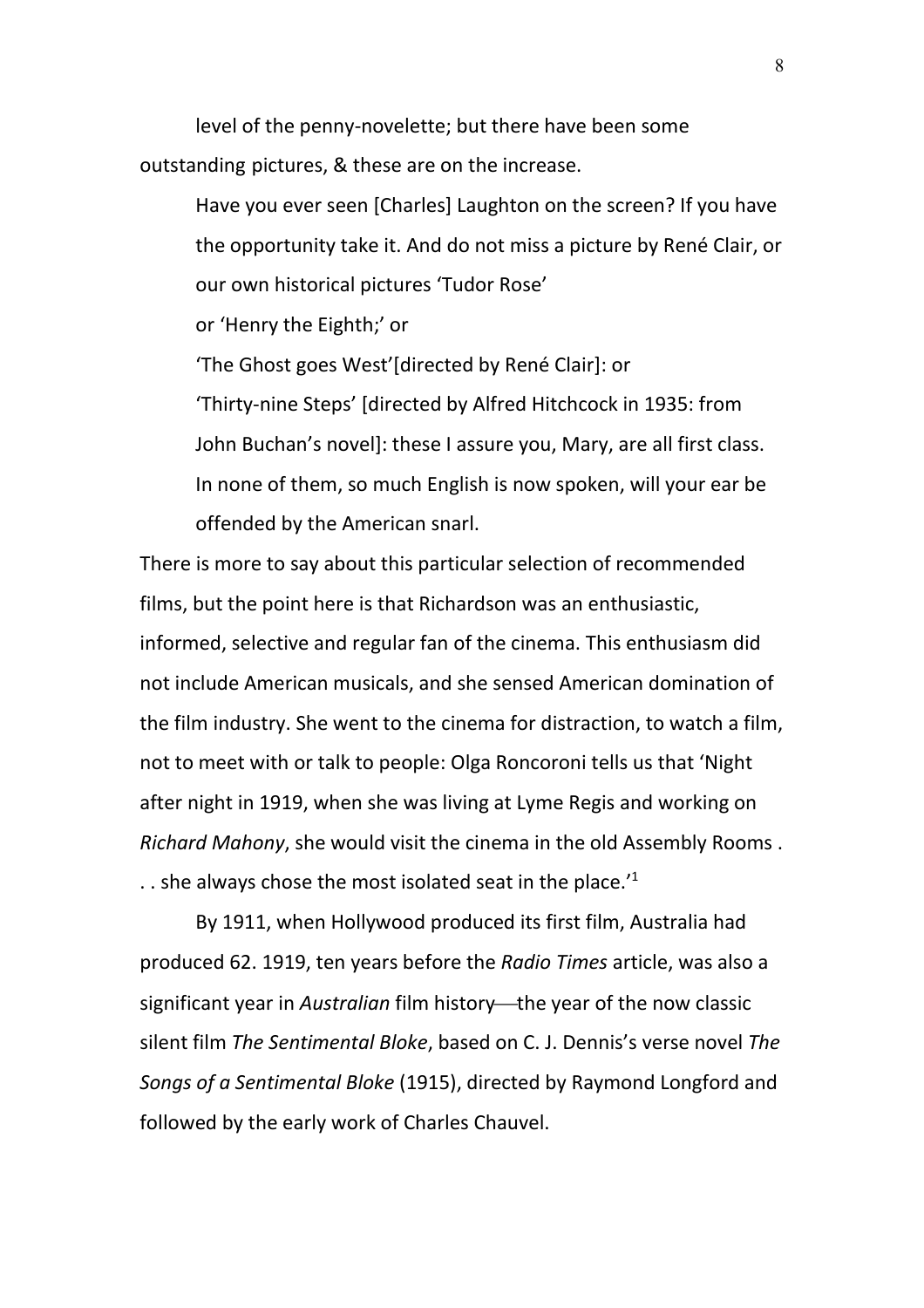Richardson's cultural loyalties were sharpened by the worst of times, two world wars. On 8 August 1914 she wrote from Lyme Regis to Mary Kernot in Melbourne, explaining the cultural pain at the heart of her writing and of her very being:

I have loved Germany very dearly & have many good friends over there; & its Kultur has meant so much to me that it has been hard to accept the fact of our being declared enemies . . . we are not fighting the German people . . . but an intolerable militarism, which belongs by rights to the middle ages, & was become a menace to all Europe. (I, 348)

German and American cultural influence was transmitted by their respective film industries from 1903 to 1946, that is for the whole period of Richardson's residence in England. Added to which, her husband, a Scot, was the Professor of German and Scandinavian Studies at the University of London. In 1932, along with a co-recipient named Benito Mussolini, the President of the German Republic, Paul von Hindenburg, presented him with a medal for his achievements in German literature (*Kunst und Wissenschaft*: *Letters* II, p. 462), and he was lecturing in London on Wagner in early 1933 (he died 28 May 1933) as Hitler, Wagner's devoted propagandist in Bayreuth, became Chancellor. Her distinction between German culture and its contemporary militarism was made easier because her family as well as her literary and musical education had *multi*cultural European origins and a multinational focus. She noticed that the British film industry, like the English language itself, was locked into a competitive relationship with other European film companies and was increasingly dominated by the U.S.A. As George Bernard Shaw and then Churchill famously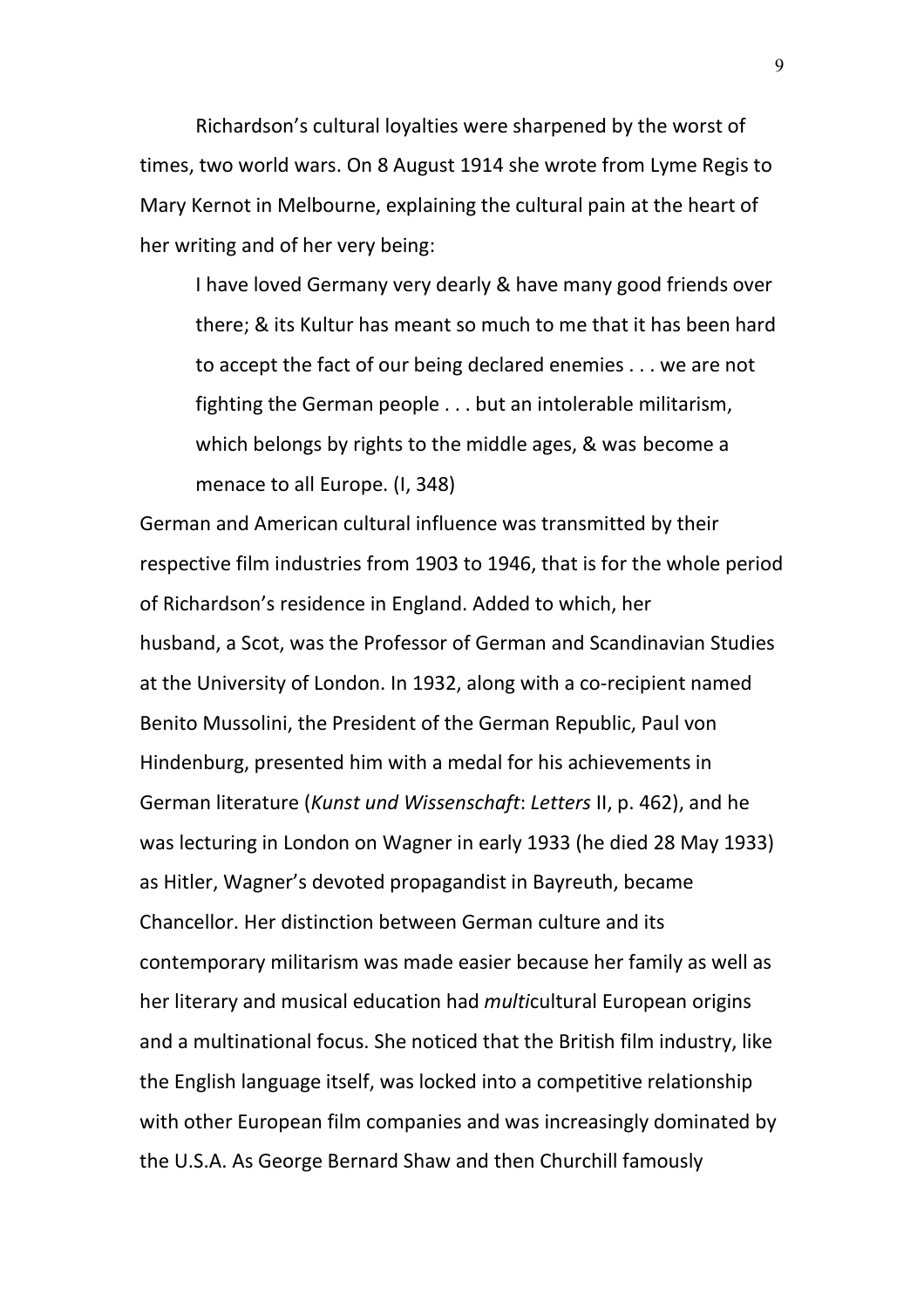remarked at the time, England and America were two countries separated by a common language. Richardson's phrase 'our own historical pictures' indicates her English national consciousness but says nothing about the range of her European cultural interests. Nor does it describe her own sense of a marginal political identity. In her own words she was 'Half Irish (with a dash of Italian) & a birth & bringing-up so far from here, the original English element in me is small' (*Letters* I, 607, to Mary Kernot: 3 December 1915).

During the second world war, this sense of multinational origin, most notably of course her Australian birth and upbringing, made it possible for her to stand back from chauvinist patriotism in a time of crisis. Her choice of what to *read* as a BBC broadcast in the Pacific Service of the BBC on Good Friday 7 April 1944 was Richard Mahony's comment on Mary Mahony's remark in the Proem to *The Way Home* (1925) that the landscape of England's south coast was like Melbourne's Botanical Gardens: 'If the landscape before them was lovely as a garden, it had also something of a garden's limitations *. .* . England's littleness, her tiny, tight compactness, the narrow compass that allowed so intense a cultivation . . . after the wide acreage of the colonial paddock . . . after the broad, red, rectilinear Australian roads.' As this war had been approaching, and with her Australian-English-Irish-Italian background and her reading of Australian, English, Scandinavian, German, Russian, Italian and French literature, she understood British film as a sub-group of an already developed *international* medium.

In 1930 Sewell Stokes-screenwriter, playwright, novelist, biographer and London probation officer—interviewed Richardson and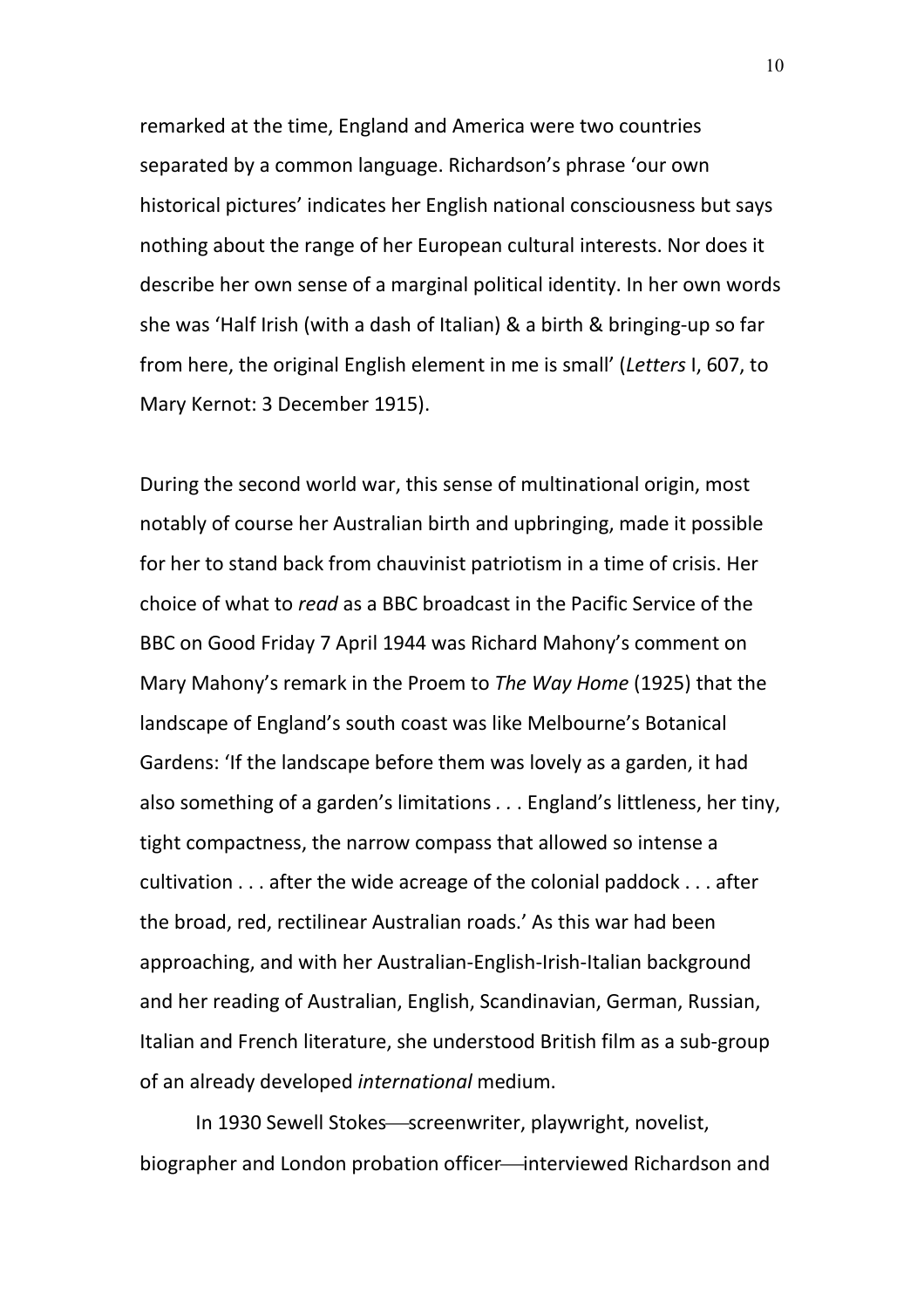others (including A. A. Milne and Aldous Huxley) for his book *Hear the Lions Roar* (1931). Stokes's record contributes a unique detail to Brian Penton's comment about the books in her library:

She reads, omnivorously, anything from a novel to a cookery book . . . Also, she is an enthusiastic theatre-goer, and intensely interested in good films.

About some of the German and Russian productions she is very enthusiastic; but American films exhibiting the art of D. W. Griffith, Chaplin, and Menjou, she will go a long way to see.

[Adolphe Menjou acted in silent and talkie films, was an anti-communist colleague of John Wayne and Barbara Stanwyck, and had recently starred with Marlene Dietrich in *Morocco* (1930). D. W. Griffiths' (silent) *Birth of a Nation* had appeared back in 1915, but his *Abraham Lincoln* had just appeared, on 25 August 1930. I will return to Chaplin in a moment.

So how, where and when would the keenly film-loving Richardson go to see German and Russian films? In addition to their joint and regular expeditions to the cinema in Lyme Regis and Hastings, Olga Roncoroni (her companion for 27 years) says that Richardson had 'always a great liking for films and was a keen member of the old Film Society in London during the days of the UFA.'

The Film Society of London was based in the New Gallery cinema in Regent Street. Its selection of films, shown at several London West End cinemas, was a 'hugely popular cultural event' at the time (Brian McFarlane, *Encyclopaedia of British Film*, p. 221). The Society had been formally established in 1925 and its early members and supporters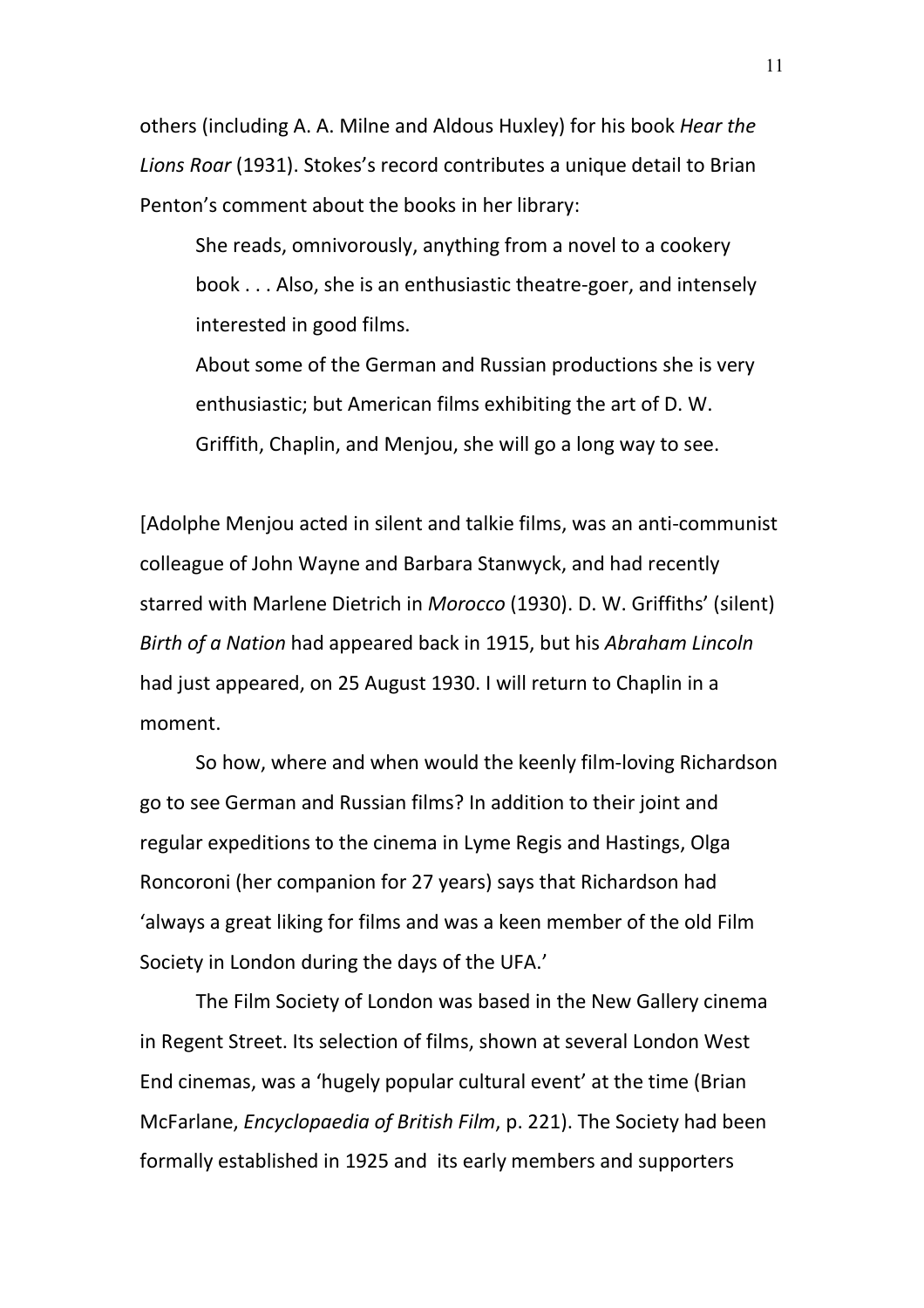included H. G. Wells, who wrote a fan letter to Richardson in 1911 about *The Getting of Wisdom.* She replied to him (22 May) and spoke about her interest in 'the psychological analysis of a great passion' in *Maurice Guest*, and that it was 'the subconscious self & the actual springs of human conduct that interest me most' (*Letters* I, 151). The Film Society also included George Bernard Shaw, the film directors Alfred Hitchcock, Michael Powell, Anthony Asquith and Carol Reed, together with the economist John Maynard Keynes, the sculptor Augustus John, and several members of the Bloomsbury group of writers. Apart from H. G. Wells, we cannot be sure that Richardson knew any of these figures personally. We have always to remember her chronic social phobia. Personal appearances at all public events were anathema to her: on such occasions her two personae (Mrs George Robertson and Henry Handel Richardson) would be revealed as one, and she firmly rejected any attempt to mix her private life and her public literary identity. The Richardson sisters were both feminists and suffragettes in their different ways, but only Lil was publicly active and only Lil went to jail. Her literary sister knew about but took little or no direct active part in the London literary-social-political scene. As for the Bloomsbury group, there were limits to Richardson's patience with experimental Modernism: she certainly read Virginia Woolf's novels and essays as they came out, but told Mary Kernot: 'V.W. doesn't send me her books . . . I shall keep 'The Waves' [Woolf's 1931 novel] for an ocean voyage, when I've time to puzzle it out' (17 April 1932, *Letters*, II, 380). Unfortunately, the fact that she shared godparents' responsibilties for Humphry Gyde is not evidence that she ever met her co-godparent Benjamin Britten.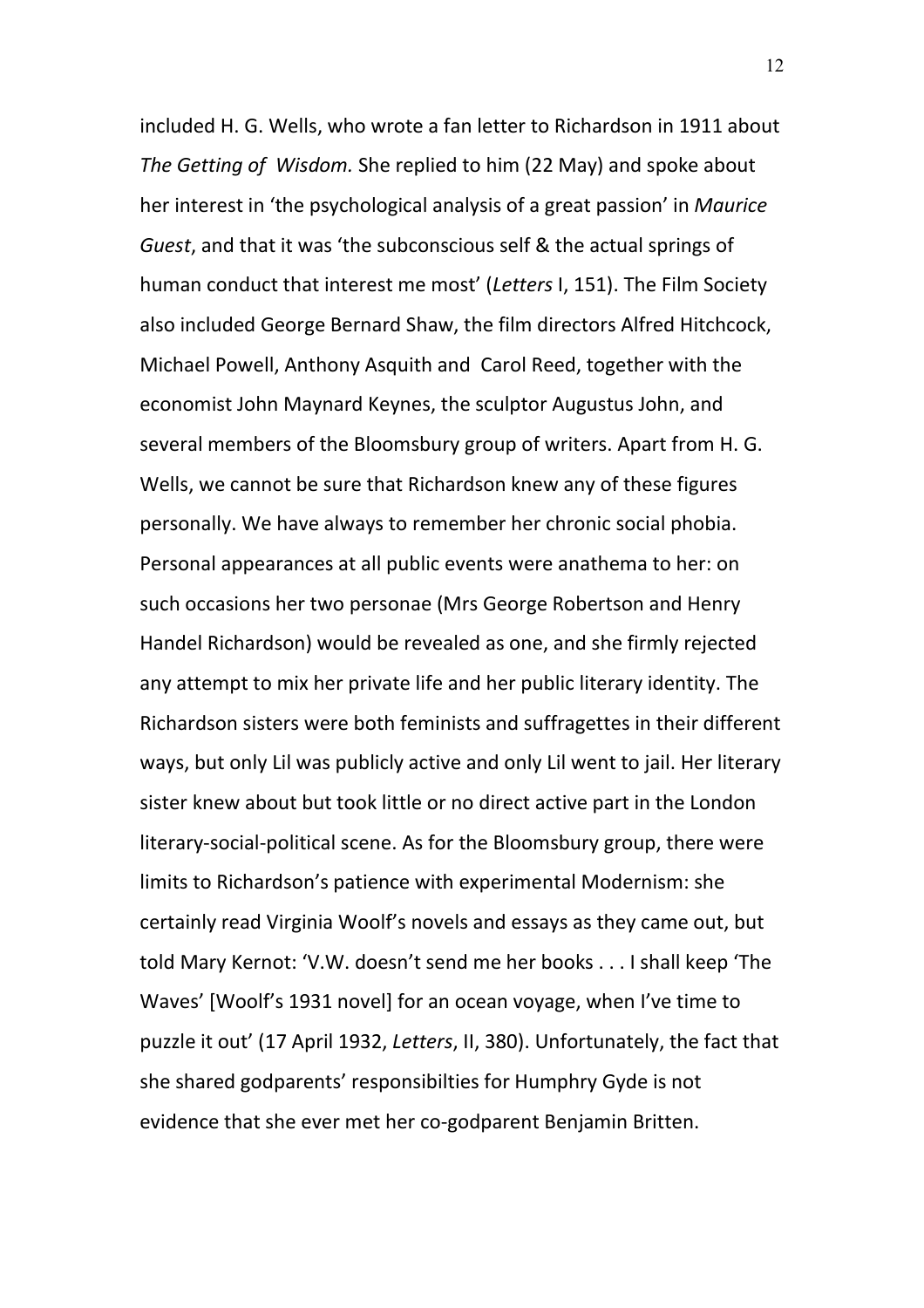With or without her presence, the Film Society of London met weekly on Sunday afternoons and first opened with Paul Leni's German silent fantasy horror film *Waxworks* (1924), featuring Jack the Ripper among other characters, and closed with the Russian master Sergei Eisenstein's *Alexander Nevsky* (1938: with a score by Prokoviev) in April 1939. The Film Society enjoyed 14 annual seasons and showed a total of 496 films, a *yearly* average of 35. In 2019 our own Sydney Film Festival offered 307 films from 59 countries in just eleven days (from 5 to 16 June), a *daily* average of 28.

The declared purpose of the Film Society of London was to show films, notably foreign films, that were intrinsically worthy but were not commercial enough in their appeal or were too *avant-garde* for regular showing, or that had been banned by the British Board of Film Censors. It showed so many Russian films that London newspapers accused it of promoting Soviet Communism. None of this would have posed any problems for Richardson. Such films were the visual parallel to the German, Russian and Scandinavian novels she read at her own fireside. An example of the *avant-garde* category was Fritz Lang's futuristic German silent film *Metropolis* (1927), the first full-length science fiction film, banned perhaps because of its depiction of mass production and its image of industrial workers as mindless zombies or dangerous revolutionaries. It would have been thrilling to see this film for the first time when it appeared.

As for the category of censored or banned film, the Film Society was the first to show Eisenstein's *Battleship Potemkin* (in 1925), banned in 1926 by the British Board of Film Censors (because of its revolutionary subject, presumably) and not granted a certificate until January 1954, in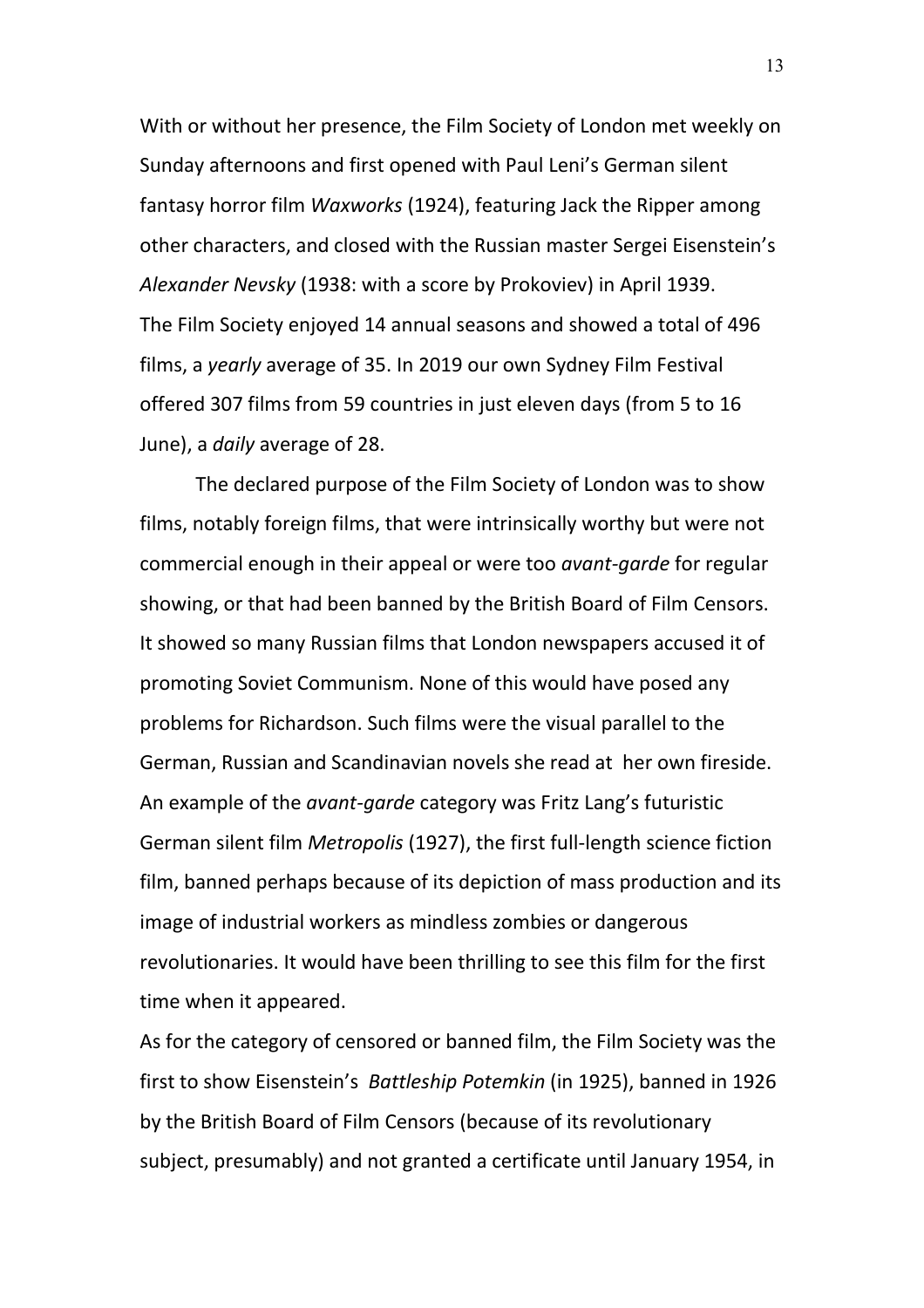spite of the fact that in 1948 (and again in 1958) it was judged by a panel of international experts to be the best film ever made (*Halliwell's Film Guide*, p. 92).

Richardson would have known about and probably watched such films. She certainly *did* see the offerings of **London Films**, the company established by the Korda brothers in 1932.

Their second film, a subject from British history, was recommended by Richardson and starred Charles Laughton and Merle Oberon in *The Private Life of Henry VIII* (1933).

Olga also refers to the *U.F.A*.

In the period from 1919 to the early thirties this was the Universum Film Aktiengesellschaft—Universal Film stock company— (*Books of Today*, July 1948, p. 4), a film production company founded near Berlin back in 1917. It enjoyed both a monopoly in Germany and co-production arrangements in England, thereby enjoying access to the English market until 1933.

The UFA had a nationalist agenda that included Fritz Lang's silent classic series of two films *Die Niebelungen* of 1924, and it could call on the screenwriting talents of Billy Wilder and the acting talents of Peter Lorre and Marlene Dietrich.

*The Blue Angel* was a UFA production in 1930. Hitler's anti-Semitic policies eventually drove these skills and many actors to the UK and the USA. Leni Riefenstahl stayed in Germany, directing the Nazi propaganda film *The Triumph of the Will* in 1935, also distributed by the UFA.

In Australia, as everywhere else until the early 1920s, film had been a silent, black and white medium. The 'sound track' was provided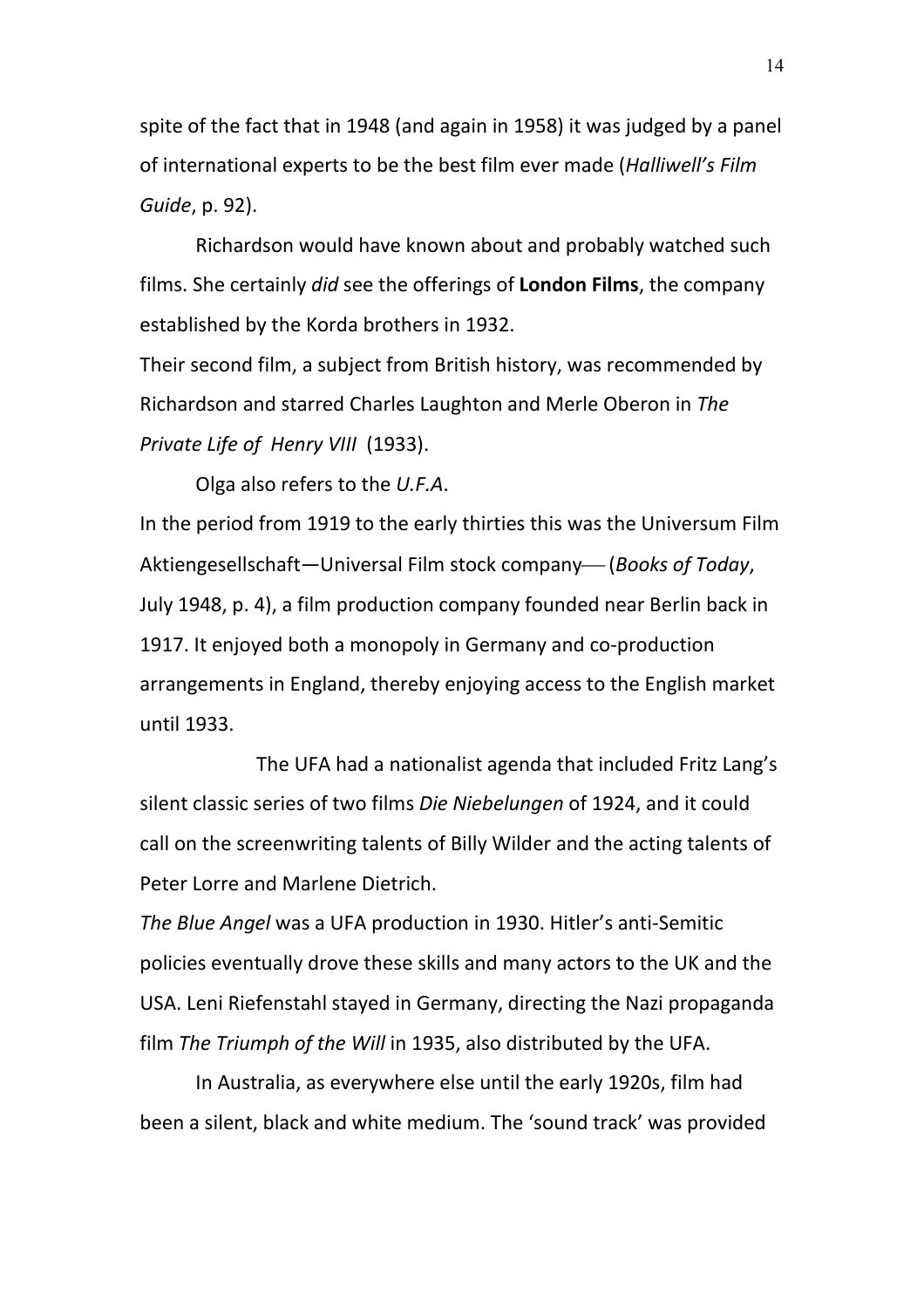by a live pianist, mischievously re-created in John Power's *The Picture Show Man* (1977: with Rod Taylor and John Meillon).

In July of 1926 Mary Kernot and her husband were on a River Murray paddleboat, the *S.S. Ruby*, visiting towns in South Australia. Mary wrote to Richardson of the 'liveliness' of Mildura, Renmark and Berri: 'lots of water, electric light, cars make life quite tolerable & the people are well dressed & full of energy. Picture halls are everywhere, open air for the summer & others for the winter' (*Letters*, II, 55).

When silent films gave way to talkies, of course, the need for an accompanying pianist disappeared, and there was no going back. When colour fims arrived in a world of black and white there was coexistence for a time, and some of the best films ever made—such as *Citizen Kane* (1941)—are in black and white well into the 1930s and 1940s. Indeed, *The Third Man* (1949) is sometimes described as the Best British Film ever made.

Wartime conditions presented propaganda as history (the British government-funded Technicolour *Henry V*, with Laurence Olivier as star and director, appeared in 1944). Richardson's London years, from 1904 to 1934, had placed her in a perfect time and place for serious filmgoing, but it was not always a solemn business. It could be fun, too:

Yes, [she wrote in October 1936] I too loved the earlier Mickeys.

Of late, as is only natural, their author is running short of ideas.

The first Silly Symphonies were perfect.' (19 October) These were the Disney cartoons of Mickey Mouse, and she had in mind the five and a half minutes of cartoon brilliance of *The Skeleton Dance* of 1929, and the next one, *Egyptian Melodies*, both directed by Disney himself.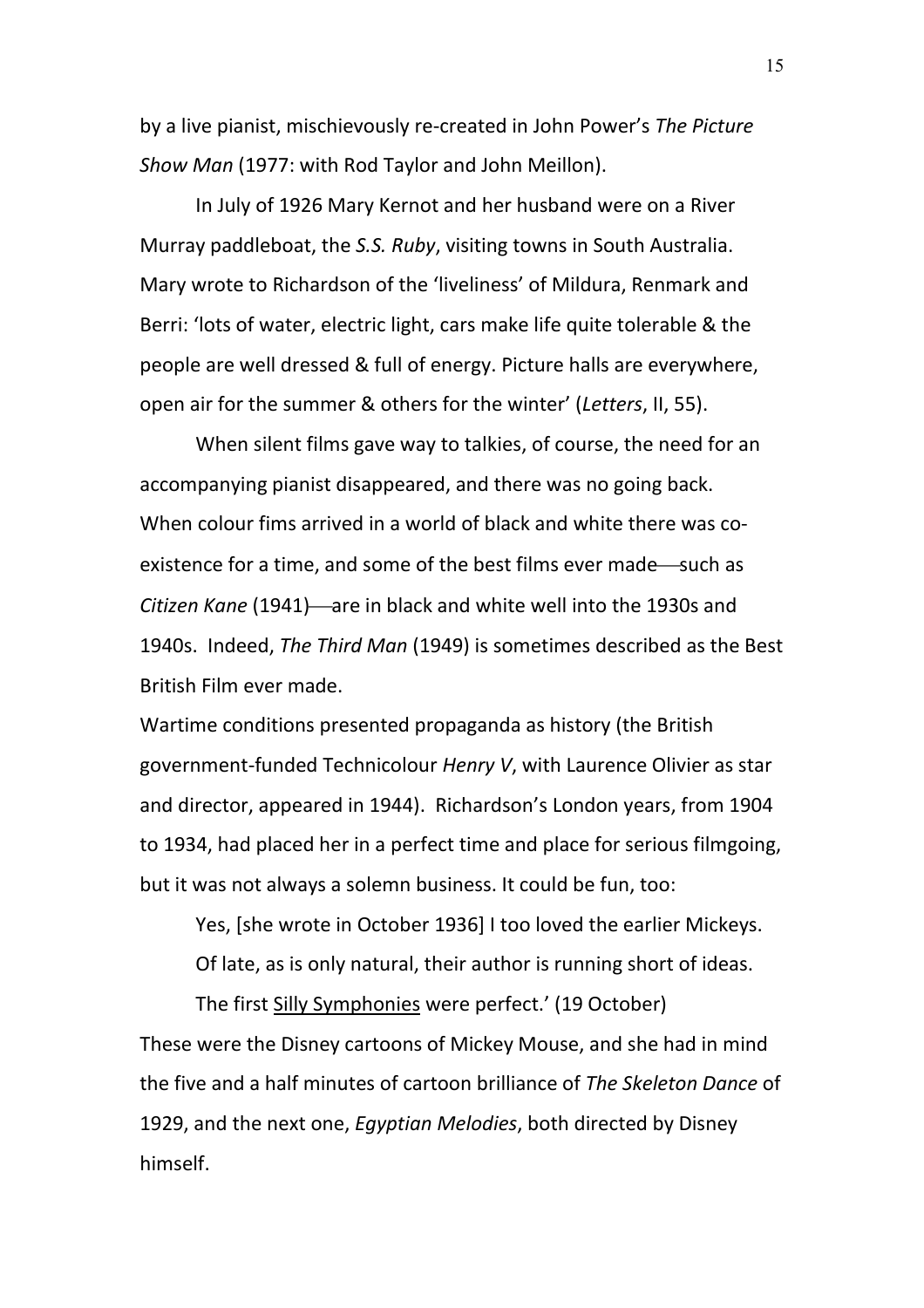In recommending René Clair's *The Ghost Goes West* (1935) to Mary Kernot, Richardson was responding to a clever British romantic comedy that begins in the archaic and exhausted feudal world of eighteenthcentury Scotland and escapes into the New World of brash and aggressive American capitalism. It may appear to be simple escapism but it is also an indication of where popular culture and the film world in particular had been heading for some time. Richardson saw this new source of cultural energy very clearly.

I have talked about her London film life, but it was filmgoing in Lyme Regis and Hastings that was to have the most profoundly personal consequence for Richardson. Outside her marriage and immediate family, the most important and certainly the longest-lasting relationship in her life began in the Assembly Rooms cinema in Lyme Regis and continued when she moved to Hastings.

The Lyme cinema never turned a profit. It seated only 200 and had been set up in the ballroom of the Georgian Assembly Rooms in December 1913 by Olga Roncoroni's father, John Baptist Roncoroni, a year and a half before the Robertsons leased 'Westfield'. The Assembly Rooms were supplemented by another venture, the Cinema Tea Garden, which seems to have employed at least four people and was gas-lit. It faced seawards and was flanked by the Three Cups Inn, the Fish Market and the Pilot Boat Hotel. John Roncoroni ran the cinema, his wife Nella Phillips Roncoroni ran the tea-garden and restaurant; their daughter Olga Maria worked for both parents. John used the professional name Jack Ferdinand Raymond. He was an already experienced cinema entrepreneur who had moved recently from nearby Broadstairs. The 1911 Census (compiled when Olga was 18) described him as 'Proprietor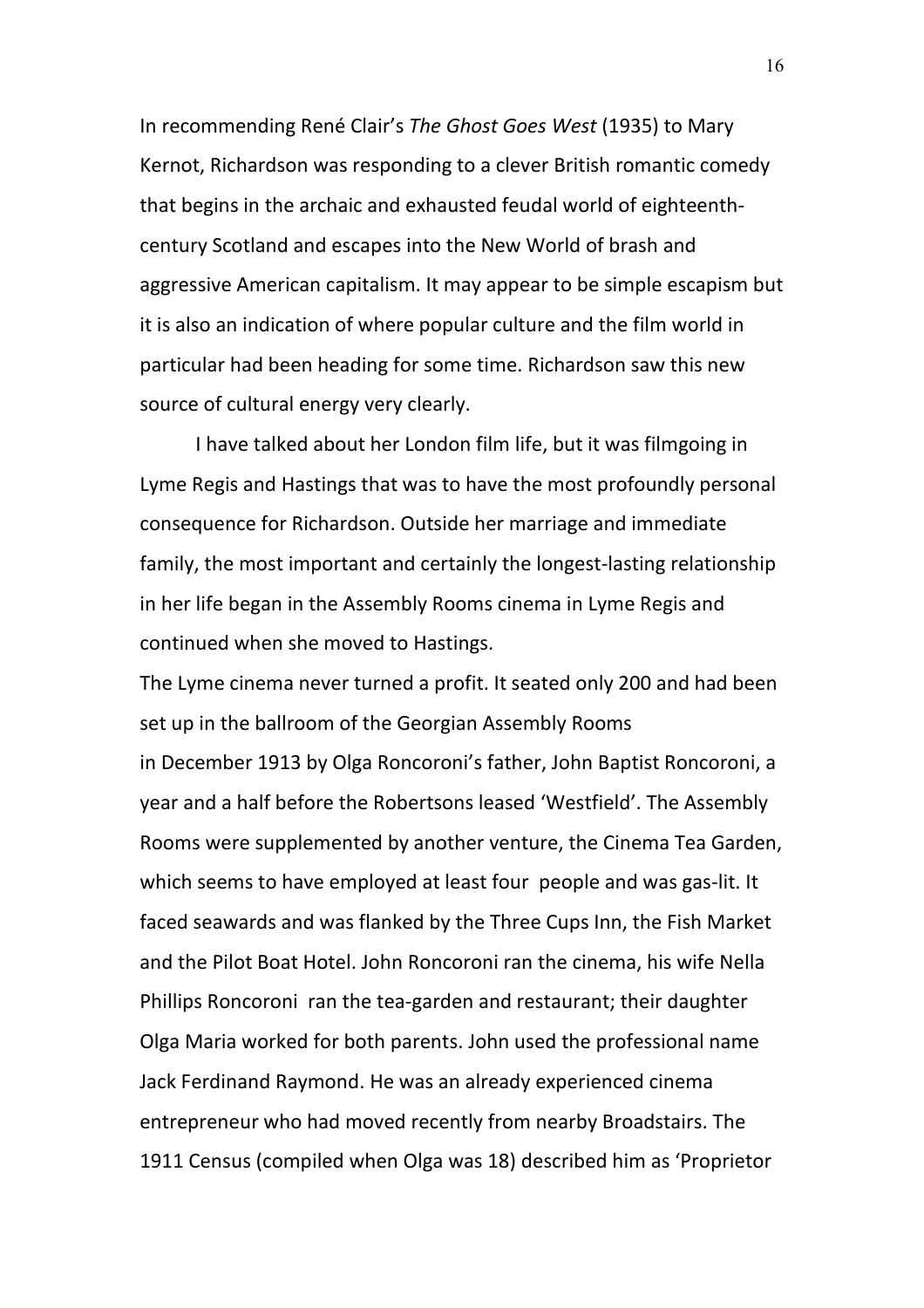Picture Palace.' He employed his daughter as 'Pianiste' and she later described him as 'a quiet, nervous man . . . [with] the simple, straightforward type of mind with which H.H. could make instant contact' (69). Richardson herself described him as 'one of the wittiest men she had ever met,' particularly when playing cards. He looks capable and confident, but at least on one occasion his cinema skills collided with cruel wartime reality. The local newspaper has this item (recently discovered by an HHR Society member Rachel Solomon):

'On 1 January 1915, the Royal Navy battleship HMS Formidable was on patrol in Lyme Bay when it was struck by two Imperial German Navy U-boat torpedoes. The second of the pinnace boats carrying surviving crew members to shore had its visibility obstructed by high seas and the following night land could not be seen because of blackout restrictions. A seaman spotted a bright light coming [he believed] from the cinema projector at the old Assembly Rooms where the operator was trying to fix the projector (obviously unhindered by the thought of putting the whole township at risk of attack). The operator was, in all likelihood, John Roncoroni. Forty-eight men rowed against wind and tide to reach the beach at Lyme Regis.'

[We should add that of the 750 crew, only 199 survived.]

In photos of Nella Roncoroni she has an anxious, strained expression and we know that she initially resented her pianist daughter's friendship with the novelist. John and Nella's agoraphobic daughter, Olga Maria first met Richardson in 1919 or 1920, when she was 26 or 27 and was still completely dependant on her mother or father. At this point Richardson herself was forty-nine and was at work on *The Way Home*, the middle volume of her trilogy. The cinema occupied the ballroom of the original Assembly Rooms which had once hosted such distinguished visitors as William Pitt the Younger, England's youngest ever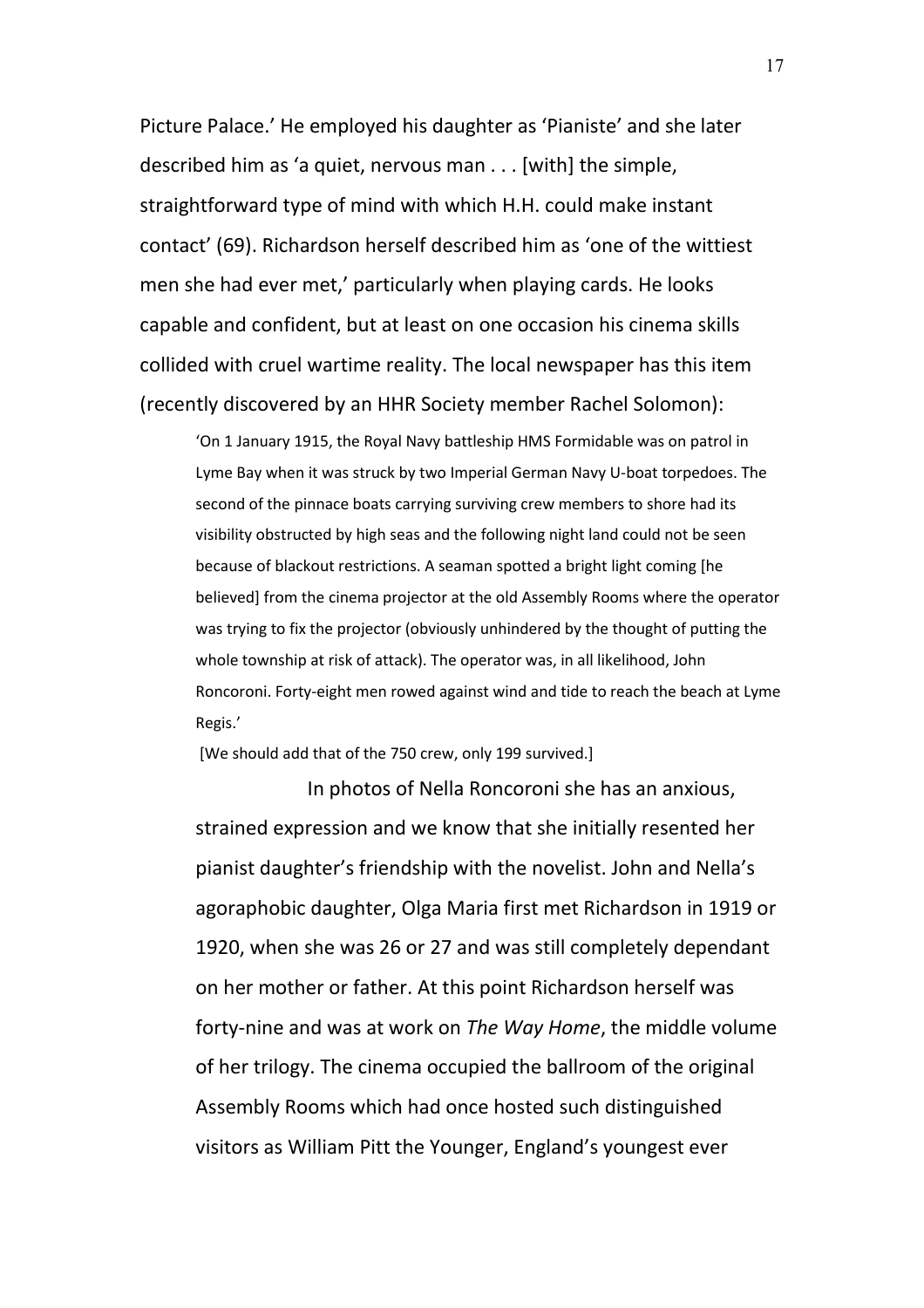Prime Minister, Isaac Disraeli, and of course Jane Austen. This is where Austen meets her 'Irish gentleman' (the lawyer Thomas Lefroy) in 1804.

Outside, on the Cobb itself, and clearly visible from Richardson's 'Westfield' home, is where Louisa Musgrave is 'jumped down' from the Cobb wall by Captain Wentworth in *Persuasion* (1818) and slightly injured (*Letters*, II, 593). The former Assembly Rooms card-room had been converted by Nella into a café/restaurant.

In summer Olga was employed all day in the restaurant and provided piano accompaniment to the silent films shown weekly on each of three evenings from 8 until 10.30 p.m. She also *taught* piano, assisted her mother in giving dancing-lessons, and ran the dances and whist drives. It was during one of these regular visits to the Lyme cinema in search of some mental distraction that Richardson noticed the skilled piano accompaniment performed by this largely home-taught young woman who sometimes played for seven hours at a stretch. Olga had been playing the piano for her living since the age of 15.

Richardson at first went to the Lyme Assembly Rooms cinema unaccompanied (not for the dances, I should think, but perhaps for the whist drives). Her husband's academic work obliged him to remain in London except for an occasional weekend or holiday. It was war that had moved them to the *comparative* safety of the south coast in 1915, to 'Westfield,' Lyme Regis, for the writing of *Australia Felix* (1917), and where she also worked on *The Way Home* (1925) and *Ultima Thule* (1929). Richardson chose the most isolated seat in the cinema, thus signalling that she wished to keep her own company and carefully conserve her social energies. She had mentioned the skilled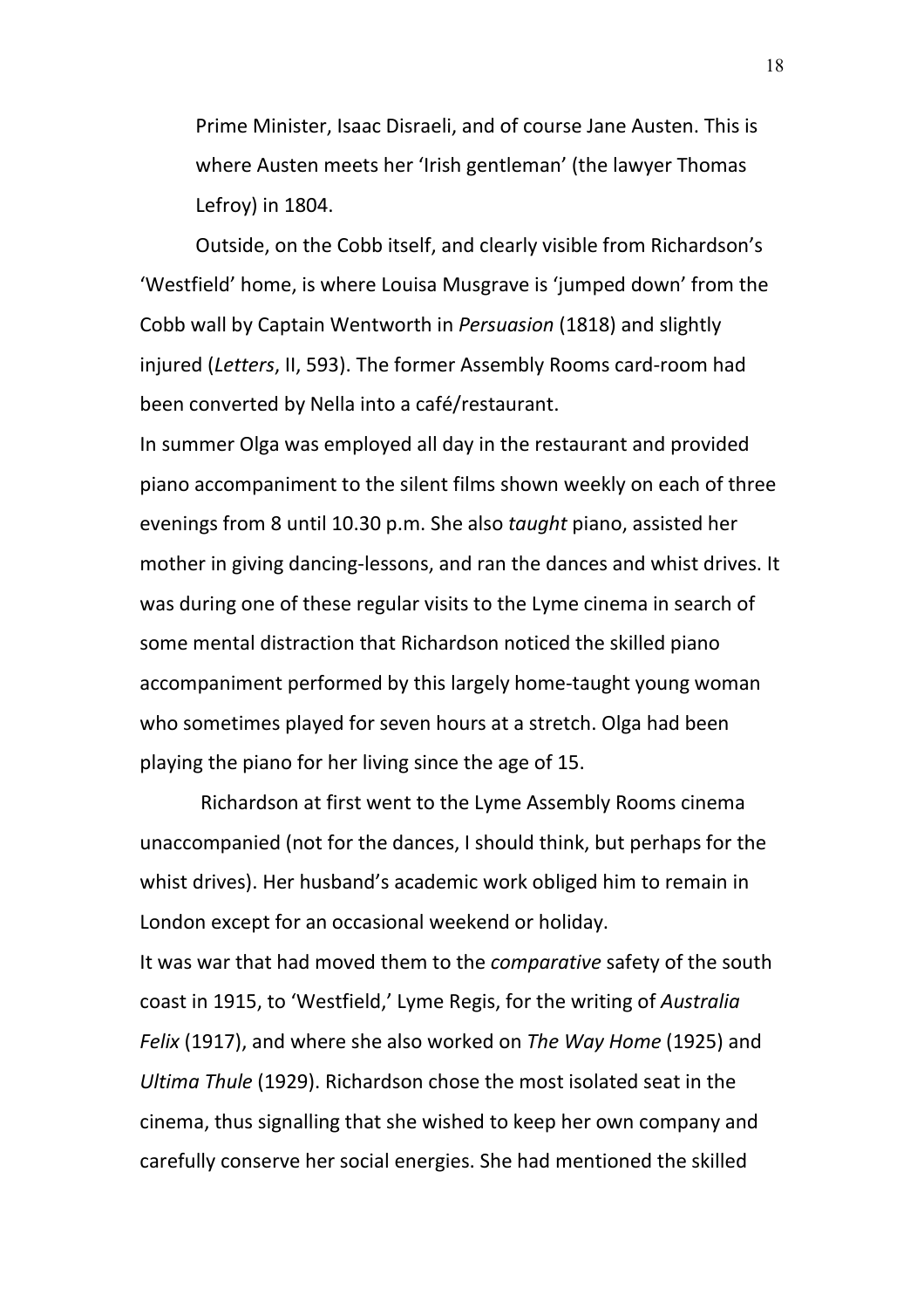pianist to her husband George and he it was who suggested the benefit of some social contact. He asked: 'Why don't you ask the girl at the cinema to tea? She might prove more entertaining than some of the people you have tried' (64)—an intriguing sidelight both on Richardson's state of mind at the time, her experience of Lyme Regis society to date, and on Mary Mahony's similar difficulties with the stuffy Buddlecombe society in *The Way Home*. Like Jane Austen before her, Richardson was busy creating a whole world of her own. In Richardson's case this meant turning Lyme Regis into Buddlecombe for the middle novel of the trilogy as Jane Austen had turned Worthing, Sussex, into Sanditon*.* Olga remarks, somewhat obtusely:

She was a keen cinema fan, finding rest for her always very active brain in gazing for a couple of hours at the happenings on the screen, which called for no mental effort and stopped her mind from continuing to work on the current book.

When in London she 'was a great supporter . . . of the opera, ballet and theatre. In Hastings she visited a cinema weekly if there was a good film being shown' (MS of Olga's Lake View tape, p. 4). In April 1934, in the year following her husband's death, Richardson and Olga moved their permanent home to East Sussex, to 'Green Ridges' in Fairlight. Here, Olga would play duets and sing Richardson's own songs, as well as carry out secretarial duties, act as her companion, driver, two-fingered typist, reluctant cook, cleaner and finally her executor and first biographer. She accompanied Richardson on her cinema-going in Hastings, where they had a wide choice. In 1912 there had been 22 places showing films ('cinemas') in the town and seven of them were still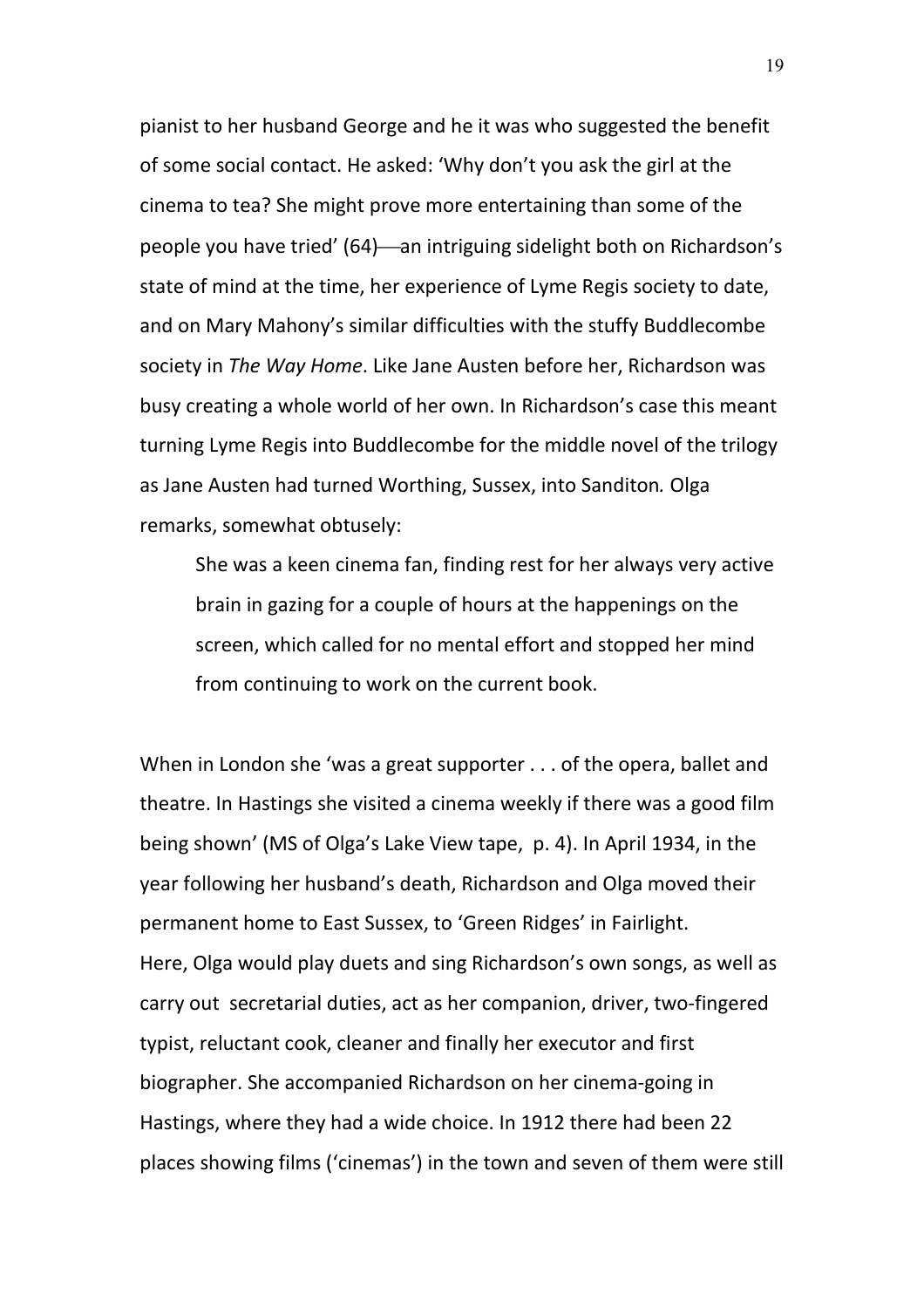running as late as 1950: the Gaity, the De Luxe, Orion, Regal, Ritz, Kinema (St Leonard's) and the Roxy (Silverhill). The Regent had reopened on 11 October 1937 in a splendid art deco building with no overhanging balcony in its auditorium—Richardson had a lifelong phobia of things dropping on her head. In 1938 the Union Cinema de Luxe on the Hastings waterfront, later known as the ABC Ritz cinema, also reopened its refurbished interior with a showing of Greta Garbo and Charles Boyer in MGM's bio-pic *Conquest* about Napoleon's Polish mistress Marie Walewska.

In mid-September 1940, when fear of a German invasion was at its height, Richardson and Olga left their house in Fairlight for a three-week escape to a village ten miles inland, to avoid the bombing, the sound of machine-gun fire, the dog-fights overhead, and to get some uninterrupted sleep. Five days before the two women returned to Hastings, on 30 September 1940, the Public Hall Cinema in Hastings, built as an all-talkie cinema in 1933, was bombed and 14 people were killed. In the middle of all this, Richardson wrote apologetically to Mary Kernot to say that she had no news to give her about the latest *American* films or plays (III, 480)! By 2015, the Regent was the only cinema in the town.

Richardson left Hastings on a regular monthly two-hour drive to London in her 20 horse power, gas-guzzling Alvis or Armstrong Siddeley, staying for a week or ten days of theatre, concerts and films.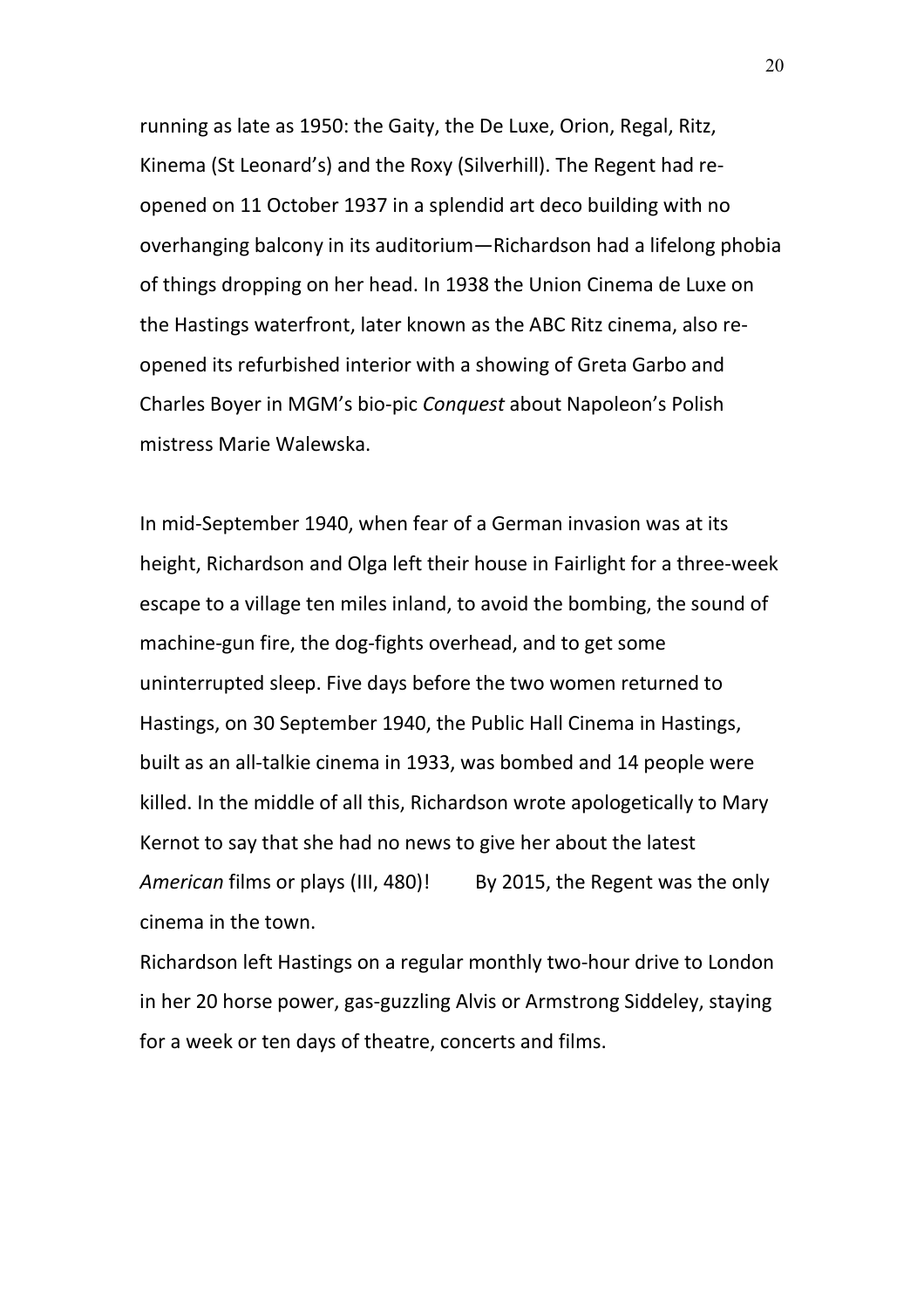

When petrol rationing was introduced in 1939 her twice weekly visits to Hastings included 'a visit to a local cinema, for which form of entertainment H.H. retained a taste until she became too ill to go out at all' (117). Olga's comment was, as we shall see, literally true. Weekly cinema visits continued during the bombing raids of 1942, and 'one had often to go down to the underground shelters in the middle of a performance and wait there until the Germans had dropped their bombs in the town' (140)—a comment that makes the threat of a German invasion of England sound like an exercise in bad taste, a minor interruption to the serious business of watching moving pictures. In January 1945, recuperating after major abdominal surgery, in bitter cold and in deep snow that made walking impossible, 'she made a weekly visit to the cinema whenever she thought a film worth going to see, travelling to and fro by taxi' (Olga, *Some Personal Impressions*, p. 165).

The process of turning her own novels into film and stage performance interested Richardson a good deal, if only because she saw it as a means of increasing her book sales and making some money. It is a subject for another occasion, but some points should be made here.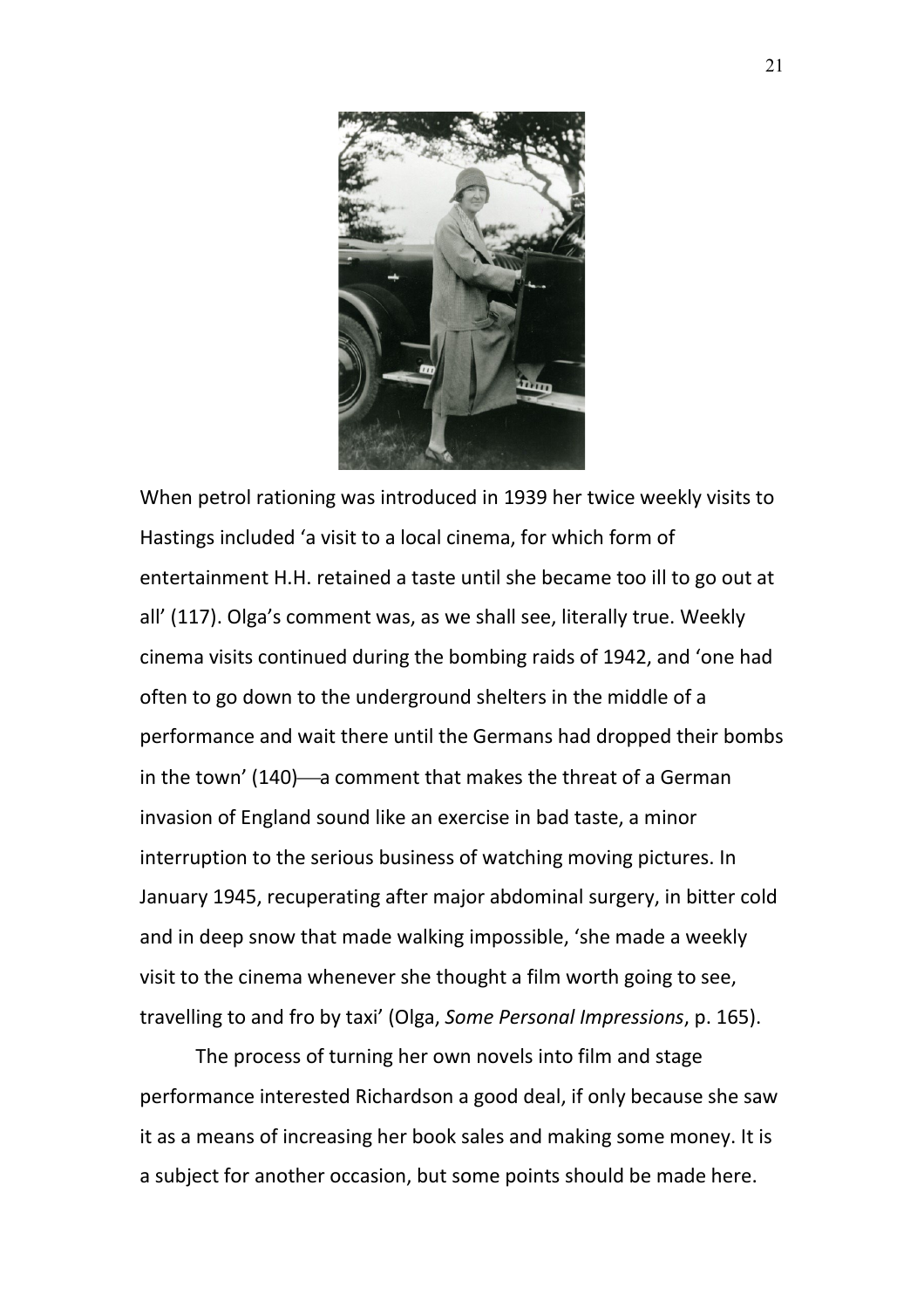She would have been gratified by *some* results of turning novels into films, such as Hitchcock's *The Thirty-Nine Steps*, or MGM's version of James Hilton's *Goodbye Mr Chips* (1939), with the same leading actor, voted the Best Picture of 1935, or Steinbeck's *The Grapes of Wrath***, directed** by John Ford in 1940.

Of the less successful translations, there was the Technicolour Metro-Goldwyn-Mayer musical remake (1940) of Noel Coward's stage operetta of the same name, *Bitter Sweet* (played in the West End, 1929-31, and first filmed in 1933). In 1940 Coward himself told *[The Daily Express](https://en.wikipedia.org/wiki/The_Daily_Express)*, 'I was saving up *Bitter Sweet* as an investment for my old age. After MGM's dreadful film I can never revive it.' Olga and Elsie Cole (Richardson's close neighbour) went with Richardson to see *Bitter Sweet* at a local Hastings cinema in September 1940, at the most dangerous point of the war before the raids of May 1943. In 1955 Elsie Cole recorded this comment:

H.H. was very fond of the films, and we all felt, I think, that the picture [*Bitter Sweet*] had earned the newly coined phrase of 'a release.' It is never easy to find a completely good film, but Miss Richardson showed her wisdom by accepting those which had at least some good quality. I wonder, therefore, if she herself might not have been more lenient to the film Rhapsody than so many of the admirers of her book Maurice Guest, from which the film was taken but to which it bears scarcely the slightest resemblance' (*HHR:Some Personal Impressions*, p. 59).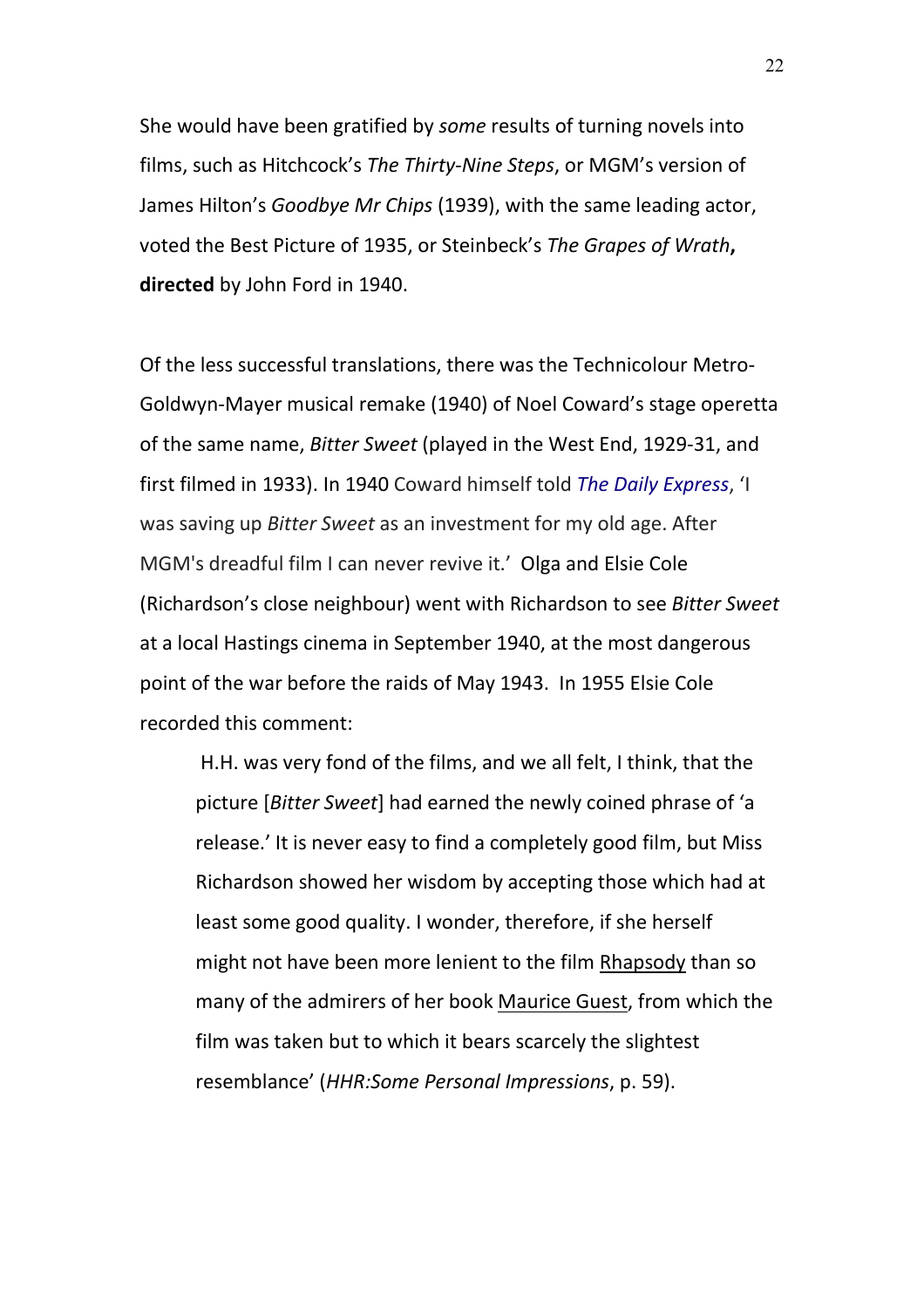Mrs Cole had noticed Richardson's capacity to extract *something* valuable even from the dross of a third-rate film, a shrewd neighbourly observation and evidently beyond at least one of Richardson's more distinguished Australian literary peers. When she discussed filmgoing with her fellow novelist Miles Franklin in 1935 she was struck by Franklin's 'complete humourlessness' [that] 'always brings out the devil in me.' This was primarily a reference to Nettie and Vance Palmer (the former being Richardson's belated champion in Australia), but she added Miles Franklin to their company: 'I feel I *must* say something outrageous. I don't forget Miles Franklin's look of horror when I said I "left my brains" at the door of a Cinema—went,  $\&$  often, to give them a rest. I saw 'Poor fool' written all over her. And yet M.F. is *not* without humour, is she? But they all seem to expect *me* to be so solemn. One day I shall stand on my head.' (*Letters*, III, 134).

Richardson did not always switch off her brain at the ticket office, and neither was she a cultural snob. At this late period of her life (1939) all of her major writing had been completed, including *The Young Cosima* (1939). She had been a regular filmgoer for 25 years, in London, Lyme Regis and Hastings. It was now her turn to be gobbled up in a translation into film. In April 1940 (III, 441) David Boehm asked Richardson to renew the film rights to *Maurice Guest*, *Ultima Thule* and *The Fortunes of Richard Mahony*. MGM approached her again in September 1945 with a timely offer of US \$52,000 for the world film rights to *The Fortunes of Richard Mahony*. Richardson and the scriptwriter would each receive 40%, their two respective agents 10% each. The much-needed money was paid and accepted but no film was made.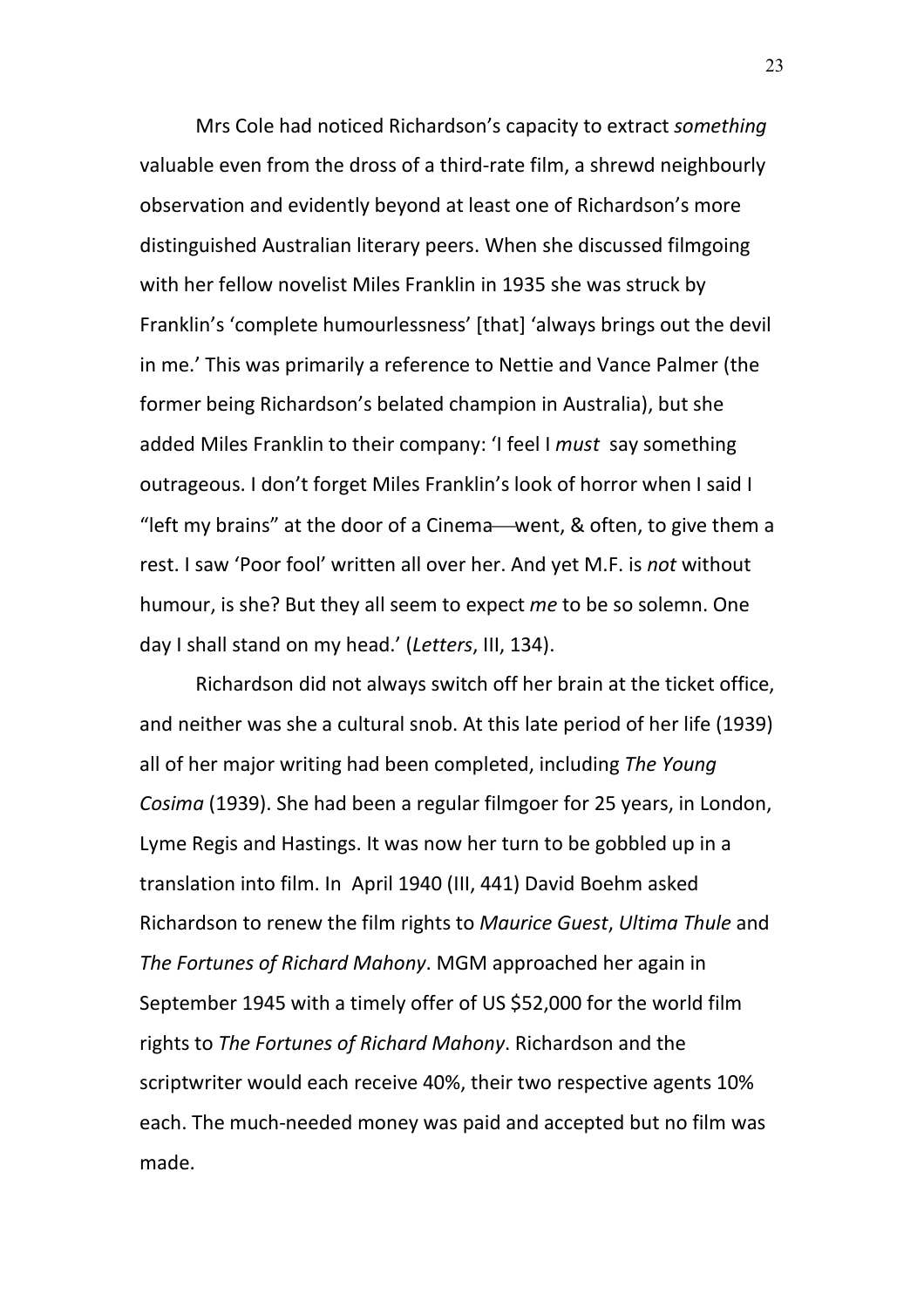*Maurice Guest* was eventually turned into a film by MGM and Charles Vidor, re-titled *Rhapsody* (1953) and appeared eight years after the novelist's death. It was now the age of the big studios, Twentieth-Century Fox, Paramount, Warner Brothers, MGM and RKO Radio. *Rhapsody* was not a successful translation. Maurice becomes James Guest, an American ex-GI, Lulu becomes Louise (played by Elizabeth Taylor); a completely new character, Lulu's father, makes his appearance, evidently to reassure the audience that there will be no hanky-panky between the two main characters. And, worst of all, there is a happy ending.

Richardson, of course, never saw the film version of *Maurice Guest*, but she had no illusions about what Hollywood might do to her novels. In relation to the trilogy her scepticism would not be tested simply because the film would never be made in her lifetime. Even so, she had recorded her response to such an event in advance: 'It would be a great help to my withering finances, and —well, I never need to *see* it! Olga would deputize for me' (167).

There was, however, one last film that Richardson had to see and it may indeed have been the last occasion on which she would ever leave her Fairlight home. In March 1939 the American novelist and biographer of Mozart, Marcia Davenport, had enthusiastically reviewed Richardson's last novel, *The Young Cosima*, when it first appeared and had concluded that its author was 'one of the really great and serious novelists working today, and that everything she does has true stature and permanence' (*Letters*, III, 341).

On 29 December 1945, just three months before her death, HHR and Olga went by car to the ABC Ritz cinema on the Hastings seafront and sat